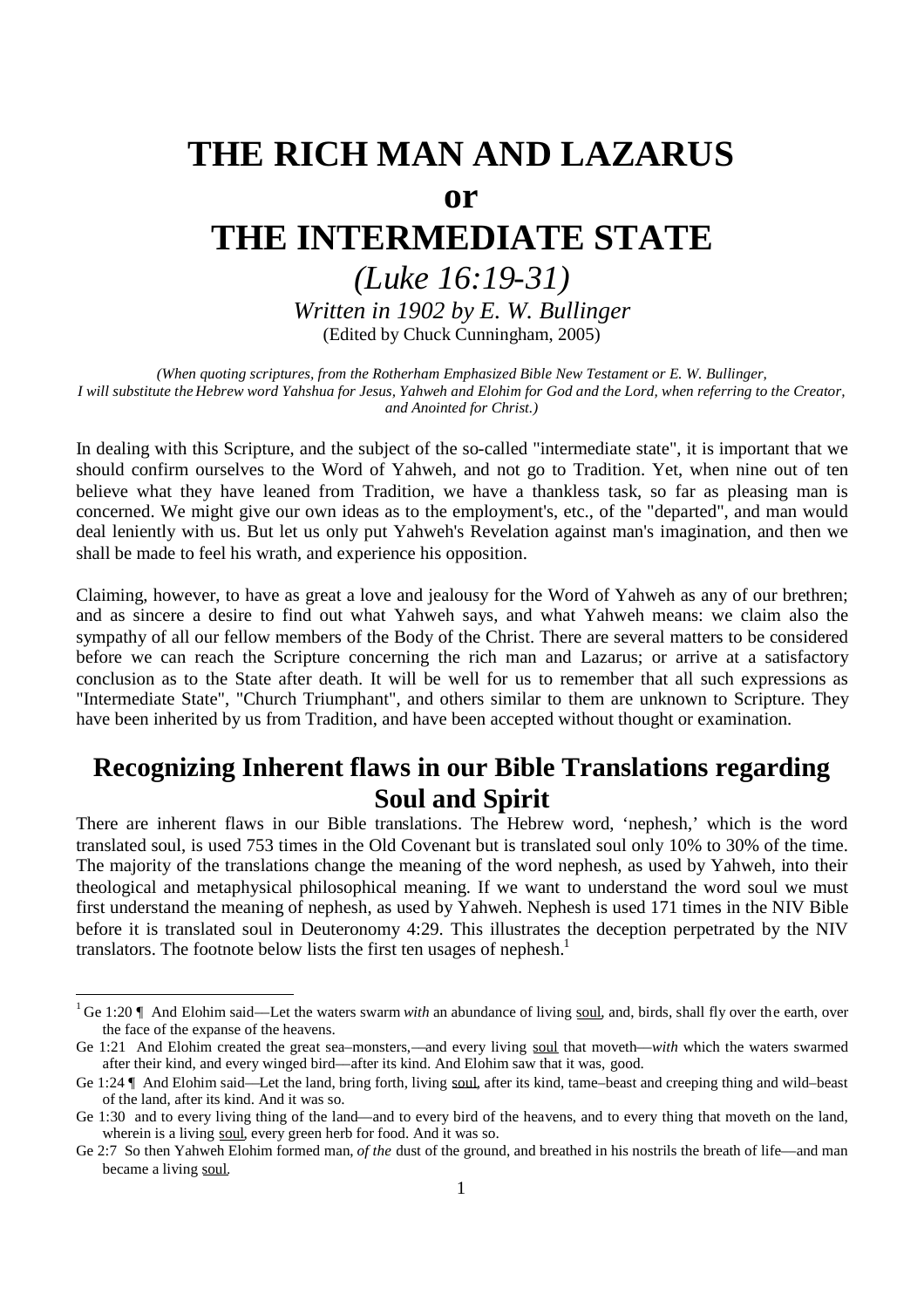The ultimate consequence of Adam and Eve's disobedience was that they would return to the dust from which they came; "Thou hidest thy face, they are dismayed. Thou withdrawest their ruah, They cease to breathe, And, unto their own dust, do they return" (Ps. 104:29). Death is ceasing to breath, which is equivalent to giving up the ruah of life. Returning to dust is the promise that Yahweh spoke to Adam and Eve"…For, dust, thou art, And, unto dust, shalt thou return" (Gen. 3:19). David spoke, "What profit in my blood? in my going down into the pit? Can dust praise thee? Can it declare thy faithfulness<sup>"</sup> (Ps. 30:9). Ecclesiastes says, "all, go unto one place,—all, came from the dust, and all, return to the dust" (Ecc. 3:20). Our returning to dust is a truth from which we build the foundation of our existence. The Psalmist wrote, "For, he, knoweth how we are formed, He is mindful that, dust, we are. As for man, like grass, are his days, Like the blossom of the field, so, doth he blossom; For, a ruah, hath passed over it, and it is gone, And its own place is acquainted with it no more" (Ps. 103:14-16). James wrote about man, "…for ye are, a vapor––for a little, appearing, then, just disappearing" (Ja. 4:14)! Yahweh did not say to Adam and Eve that their bodies would return to dust but rather "For, dust, thou art, And, unto dust, shalt thou return."

An additional error made by the majority of Christian Churches is that they have changed Yahweh's meaning of ruah, which they translate as Spirit, from 'breath or wind' to meanings that have nothing to do with the breath of Yahweh or wind. We err if we hear the word spirit, a translation of ruah and do not immediately associate it with 'the breath of Yahweh or air in motion.' The meaning of the word, 'spirit,' is 'to breath.'<sup>2</sup> The Hebrew word, 'ruah,' also spelled as ruwach, means wind, breath and mind. Ruah is related to the vowel root 'ruh,' which means, 'to breathe.' The basic idea of ruah is 'air in motion,' which denotes 'power,' that signifies 'activity and life;' "He sendeth forth His Word and melteth them, He causeth His wind [ruah] to blow, the waters, stream along" (Ps. 147:18). The breath of Yahweh brought life to man; "By the Word of Yahweh, the heavens were made, and, by the breath [ruah] of his mouth, all their host" (Ps. 33:6). In Genesis 1:2, "the earth, had become waste and wild, and, darkness, was on the face of the roaring deep,—but, the ruah or breath of Elohim, was brooding on the face of the waters." In Genesis 1:3, Yahweh's spoke, "Light, be. And light was." Speaking requires ruah or breath. The phrase, "Elohim said," is used ten times in the first chapter of Genesis. The Word of Yahweh is the ruah or breath from the mouth of Yahweh as given to the prophets; "and, their heart, turned they into adamant, that they might not hear the Law, nor the Words which Yahweh of hosts sent by his ruah or breath, through the former prophets,—and so there came great wrath from Yahweh of hosts" (Zec. 7:12); "The ruah or breath of Yahweh, it is, that giveth life,––the flesh, profiteth, nothing: The declarations which, I, have spoken unto you, are, ruah or breath of Yahweh, and, are, life" (Jn. 6:63). Illustrations of the breath or life of Yahweh being breathed into man and leaving man are in the footnote.<sup>3</sup>

Ge 2:19 Now Yahweh Elohim had formed from the ground every living thing of the field, and every bird of the heavens, which he brought in unto the man, that he might see what he should call it,—and, whatsoever the man should call it—any living soul, that, should be the name thereof.

Ge 9:4 Yet, flesh with the soul thereof, the blood thereof, shall ye not eat;

Ge 9:5 And surely, your blood, of your lives, will I require, From the hand of every living creature, will I require it,––and from the hand of man, From the hand of each one's brother, will I require the soul of man:

Ge 9:10 and with every living soul that is with you, of birds, of tame–beasts, and of all wild–beasts of the earth, that are with you,––of all coming forth out of the ark, even to all wild–beasts of the earth;

Ge 9:12 ¶ And Elohim said, This, is the sign of the covenant, which I am granting betwixt me and you, and every living soul that is with you,––to age–abiding generations:––

<sup>2</sup> spirit, *n.* (It. *spirito*, Pg. *espirito*, Sp. *espiritu*) breathing, breath, air, etc., related to *spirare* to breathe.

The earlier English uses of the word are mainly derived from passages in the Vulgate, in which *spiritus* is employed to render Gr. pneuma and Heb. ruah. The translation of these words by *spirit* (or one of its variant forms) is common to all versions of the Bible from Wyclif onwards.] OED

<sup>&</sup>lt;sup>3</sup> "So then Yahweh Elohim formed man, *of the* dust of the ground, and breathed in his nostrils the breath [neshamah] of life and man became a living soul [nephesh]" (Gen. 2:7). "And, I, behold me! bringing in the flood––even waters, upon the earth, to destroy all flesh, wherein is the ruah or breath of life, from under the heavens,––everything that is in the earth, shall cease to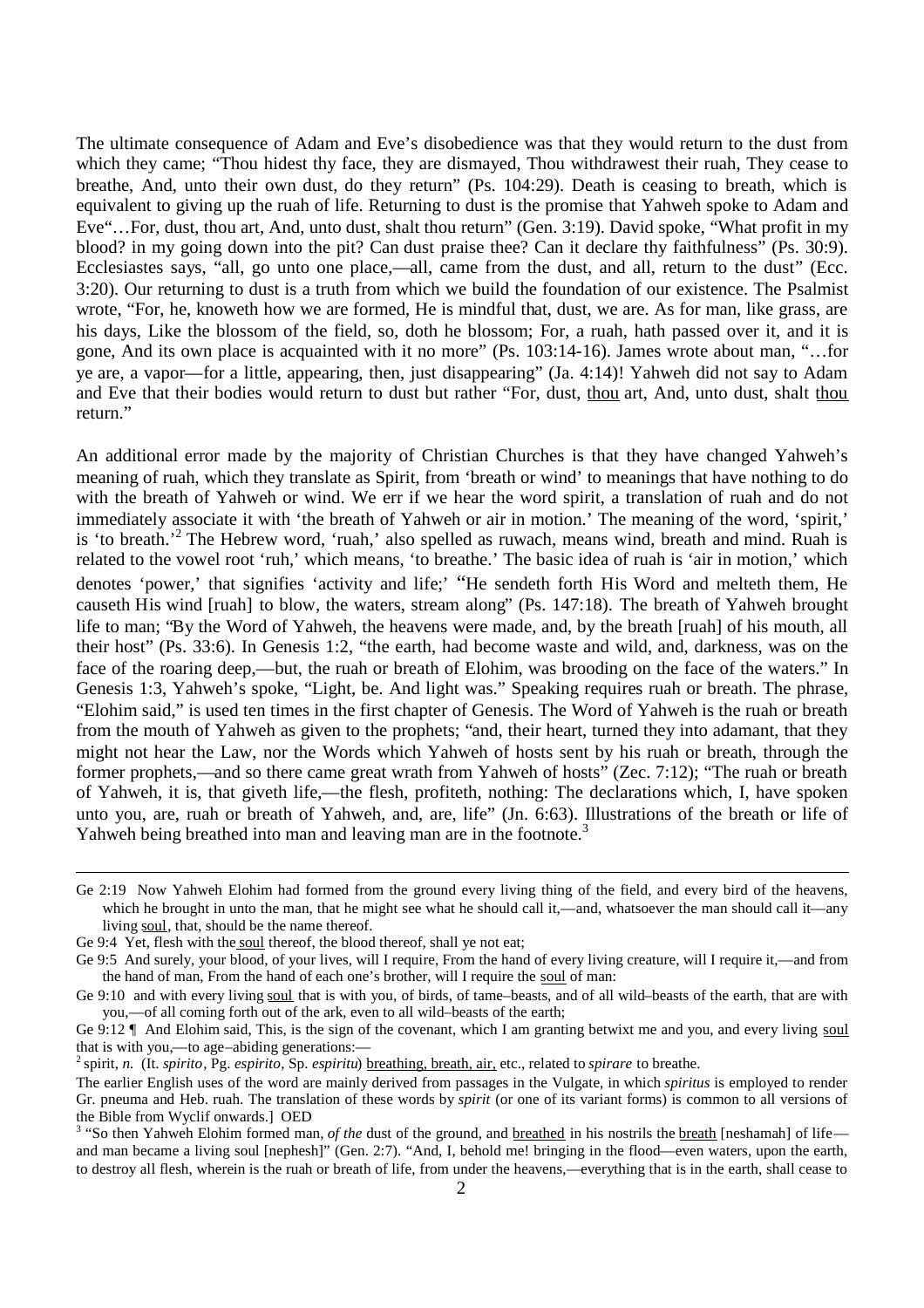Putting aside, therefore, all that we have thus been taught, let us see what Yahweh actually does reveal to us in Scripture concerning man, in life, and in death; and concerning the state and condition of the dead.

#### Psalm 146:4 declares of man,

#### *"His spirit (ruwach), goeth forth, he returneth to his ground, In that very day, his thoughts perish." or "His breath (ruwach), goeth forth, He returneth to his earth; In that very day his thoughts perish." (KJV)*

Yahweh is here speaking of "Man"; not of some part of man, but of "princes", any "man" or any "son of man" (v. 3), i.e. any and every human being begotten or born of human parents.

There is not a word about "disembodied man". No such expression is to be found in the Scriptures! The phrase is man's own invention in order to make this and other scriptures agree with his tradition. This Scripture speaks of "man" as man. "His breath"; "he returneth"; "his thoughts". It is an unwarrantable liberty to put "body" when Yahweh has put "man". The passage says nothing about the "body". It is whatever has done the thinking. The "body" does not think. The "body" apart from the spirit has no "thoughts". Whatever has had the "thoughts" has them no more; and this is "man". If this were the only statement in Scripture on the subject it would be sufficient. But there are many others.

There is Ecc. 9:5, which declares that "The dead, knew not, anything". This also is so clear that there could be no second meaning. "The dead" are the dead; they are those who have ceased to live; and if the

breathe" (Gen. 6:17). "So they entered in unto Noah, into the ark,––two and two of all flesh, wherein was the ruah or breath of life" (Gen. 7:15). "All in whose nostrils was the breath [neshamah] of the ruah or breath of life, of all that were on the dry ground, died" (Gen. 7:22). "Thou hidest thy face, they are dismayed, Thou withdrawest their ruah or breath, They cease to breathe, And, unto their own dust, do they return: Thou sendest forth thy ruah or breath, they are created, And thou renewest the face of the ground" (Ps. 104:29-30). "Do not ye trust in nobles, in a son of man who hath no deliverance: His ruah or breath, goeth forth, he returneth to his ground, In that very day, his thoughts perish" (Ps. 146:3-4). For, as regardeth the destiny of the sons of men and the destiny of beasts, one fate, have they, as dieth the one, so, dieth the other, and, one ruah or breath, have they all,—and, the pre–eminence of man over beast, is nothing, for, all, were vanity. All, go unto one place,—all, came from the dust, and all, return to the dust. Who knoweth the ruah or breath of the sons of men, whether it, ascendeth, above,––or the ruah or breath of the beast, whether it, descendeth, below, to the earth" (Ecc. 3:19-21)? "And the dust return to the earth, as it was,––and, the ruah or breath, return unto Elohim, who gave it" (Ecc. 12:7). "Oh, remember that my life *is* a ruah or breath! My eye will never again see good" (Job 7:7). "And Job again took up his measure, and said: As El liveth who hath taken away my right, even the Almighty, who hath embittered my soul; All the while my inspiration is in me, and the ruah or breath of El is in my nostrils" (Job 27:1-3). "The grass, hath withered, The flower, hath faded, Because, the ruah or breath of Yahweh, hath blown upon it! Surely the people, is grass" (Is. 40:7)! "…At thy rebuke O Yahweh, at the blast of the breath [ruah] of thy nostrils" (Ps. 18:15). "The ruah or breath of our nostrils, The Anointed of Yahweh, hath been captured in their pits,––of whom we had said—In his shade, shall we live among the nations" (Lam. 4:20). "Thus, saith My Lord, Yahweh, Unto these bones,— Lo! I am about to bring into you—ruah or breath, and ye shall live; Yea I will lay upon you—sinews, And bring up over you flesh, And cover over you—skin, And put in you—ruah or breath, And ye shall live, Then shall ye know, that, I, am Yahweh…And, when I looked, then lo! upon them were sinews, and, flesh, had come up, and there had spread, over them skin, above,––but, ruah or breath, was there none, within them…Then said he unto me, Prophesy unto the ruah or breath,–– Prophesy, Son of man, and thou shalt say unto the ruah or breath, Thus, saith My Lord, Yahweh––From the four winds, come thou, O ruah or breath, And breathe into these slain, That they may live…And, when I prophesied, as he commanded me, then came into them the ruah or breath, and they lived, and stood upon their feet, an exceeding, great army…And I will put my ruah or breath within you, and ye shall live, And I will settle you upon your own soil, So shall ye know, that, I, Yahweh, have spoken and have performed, Declareth Yahweh" (Ez. 37:5, 6, 8, 9, 10, 14). "And, calling out with a loud voice, Yahshua said– –Father! into thy hands, I commend my ruah or breath. And, this, saying, he ceased to breathe" (Lk. 23:46).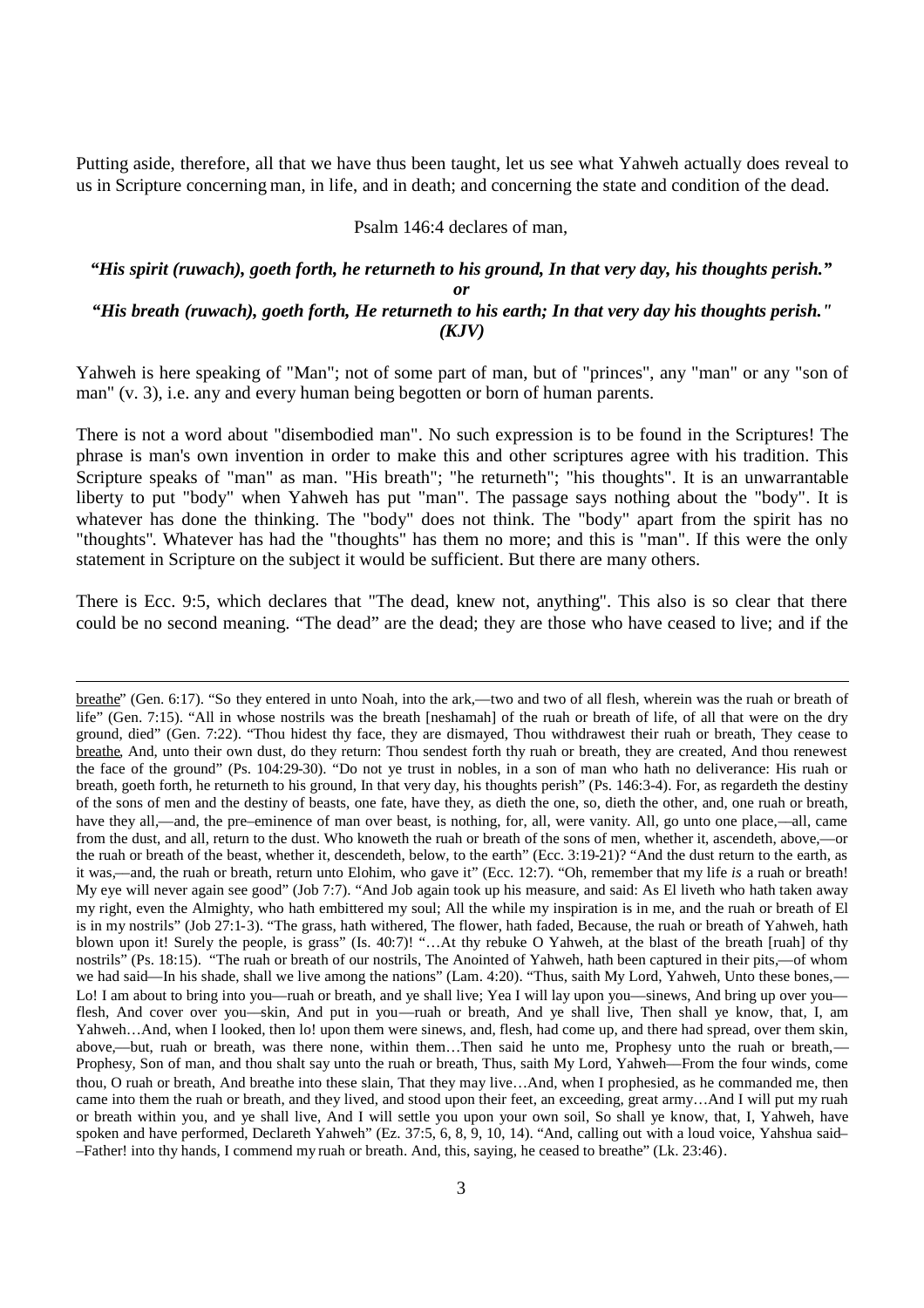dead do or can know anything, then words are useless for the purpose of revelation. The word "dead" here is used in the immediate context as the opposite of "the living", e.g.:

#### **"For, the living, knew that they should die,––but, the dead, knew not, anything".**

It does not say dead bodies know not anything, but "the dead", i.e. dead people, who are set in contrast with "the living". As one of these "living" David says, by Yahweh (Psalm 146:2):

#### **" I will praise Yahweh while I live! I will make melody to my Elohim while I continue!**

There would be no praising Yahweh after he had ceased to "live". Nor would there be any singing of praises after he had ceased to "have any being". Why? because "princes" and "the son of man" are helpless (Psalm 146:3,4). They return to their earth; and when they die, their "thoughts perish": and they "know not anything".

This is what Yahweh says about death. He explains it to us Himself. We need not therefore ask any man what it is. And if we did, his answer would be valueless, inasmuch as it is absolutely impossible for him to know anything of death, i.e. the death-state, beyond what Yahweh has told us in the Scriptures. We are obliged to use the word "death" for the state of death, as we have no noun in English to express the act of dying (as German has in the word "sterbend"). This is unfortunate, and has been the cause of much error and confusion.

We find the answer is just as clear and decisive in Psalm  $104:29.30$ :

#### **"Thou takest away their breath [ruwach], they die, And return to their dust: Thou sendest forth thy spirit, they are created: And thou renewest the face of the earth ". (KJV) Or Thou withdrawest their spirit [ruwach], They cease to breathe, And, unto their own dust, do they return: Thou sendest forth thy spirit, they are created, And thou renewest the face of the ground.**

With this agrees Ecc. 12:7, in which we have a categorical statement as to what takes place at death:

#### **"And the dust return to the earth, as it was, and, the spirit [ruwach] [or breath of life], return unto Elohim, who gave it."**

*So then Yahweh Elohim formed man, of the dust of the ground, and breathed in his nostrils the breath [neshamah] of life––and man became a living soul[nephesh]. (Gen 2:7)*

The "dust" was, and will again be "dust": but nothing is said in Scripture as to the spirit or breath of life apart from the body, either before their union, which made man "a living soul", or after that union is broken, when man becomes what Scripture calls "a dead soul".

Where Scripture is silent, we may well be silent too: and, therefore, as to the spirit or breath of life and its possibilities between dying and resurrection we have not said, and do not say, anything. Scripture says it will "return to Elohim". We do not go beyond this; nor dare we contradict it by saying, with Tradition, that it goes to Purgatory or to Paradise; or with Spiritualism, that it goes elsewhere.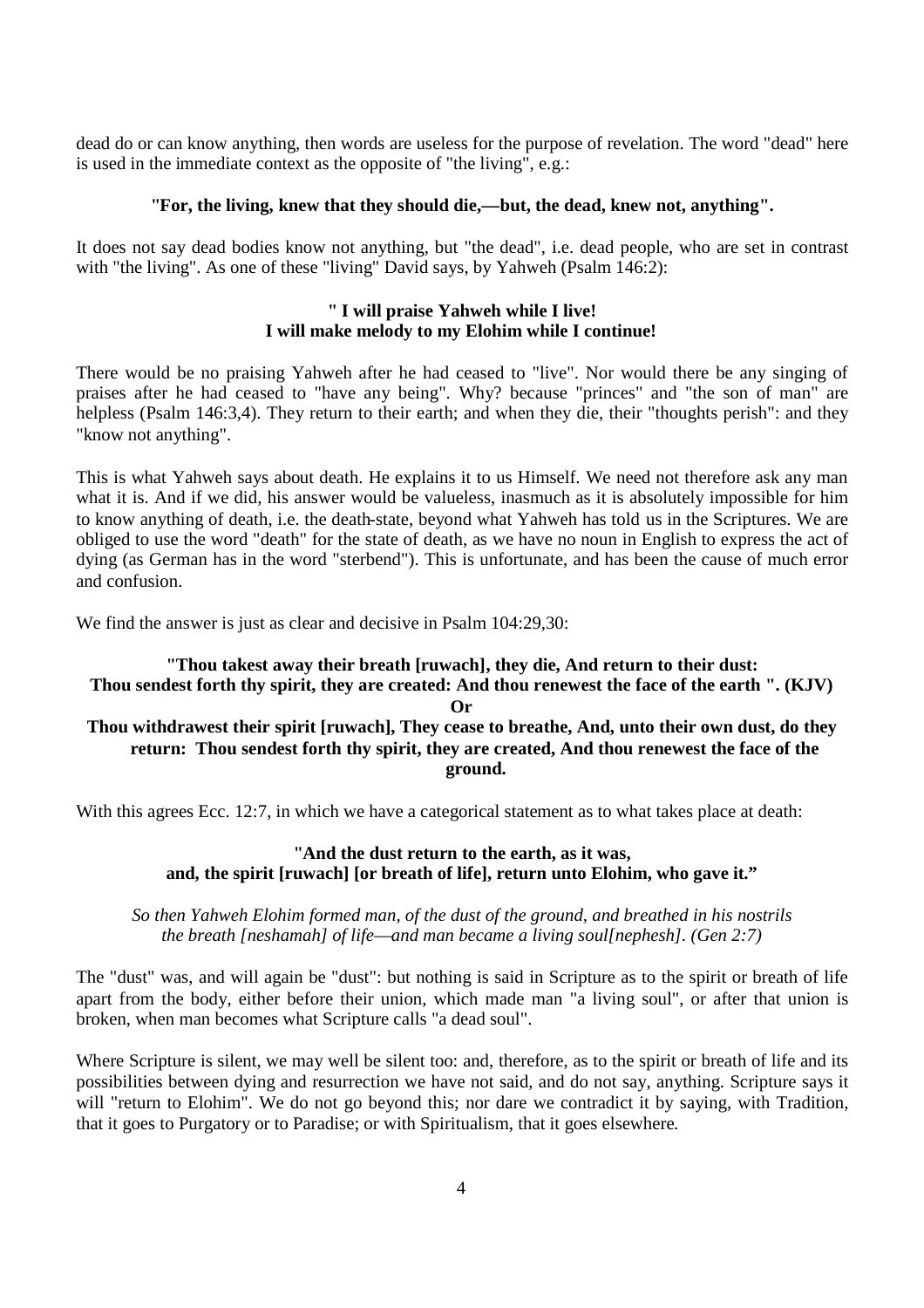The prayer in I Thess. 5:23 is that these three (spirit soul and body) may be found and "preserved ENTIRE. . . at the coming of our Lord Yahshua Christ" (R. V.): i.e. preserved alive as a "living soul" till (or "at") that coming; and not to die and be separated before it. Hence the importance of Resurrection as the great doctrine peculiar to Christianity; and known only by revelation. All man's religions end at death, and his only hope is "after death". Christianity goes beyond this, and gives a hope after the grave. Scripture shuts us up to the blessed hope of being reunited in resurrection. This is why the death of believers is so often called "sleep"; and dying is called "falling asleep"; because of the assured hope of awaking in resurrection. It is not called "the sleep of the body" as many express it; or "the sleep of the soul." Scripture knows nothing of either expression. Its language is, "David fell asleep" (Acts 13:36). not David's body or David's soul. "Stephen... fell asleep" (Acts 7:60). "Lazarus hath fallen asleep" (John 11 :11), which is explained. when the Lord afterward speaks "plainly". as meaning "Lazarus died" (v. 14).

Now. when Yahweh uses one thing to describe or explain another, He does not choose the opposite word or expression. If He speaks of night, He does not use the word light. If He speaks of daylight, He does not use the word night. He does not put "sweet for bitter and bitter for sweet" (Isaiah 5:20). He uses adultery to illustrate Idolatry; He does not use virtue. And so, if He uses the word "sleep" of death, it is because sleep illustrates to us what the condition of death is like. If Tradition be the truth. He ought to have used the word awake or wakefulness. But Yahshua first uses a Figure and says "Lazarus hath fallen asleep"; and afterwards. when he speaks "plainly" He says "Lazarus died". Why? Because sleep expresses and describes the condition of the "unclothed" state. In normal sleep there is no consciousness. For Yahshua, therefore, to have used this word "sleep" to represent the very opposite condition of conscious wakefulness would have been indeed to mislead us. But all His words are perfect; and are used for the purpose of teaching us and not for leading us astray.

Traditionalists. however who say that death means life, do not hesitate to say also that to "fall asleep" means to wake up! A friend vouches for a case personally known to him of one who (though a firm believer in tradition) was, through a fall, utterly unconscious for two weeks. Had he died during that period, Traditionalists would, we presume, say that the man woke up and returned to consciousness when he died! But if this be so, what does it mean when it says.

#### **"I, in righteousness, shall behold thy face, Shall be satisfied when awakened by a vision of thee."**

If death is a waking up, what is the awaking in this verse (Psalm 17:15)? Surely it is resurrection, which is the very opposite of falling asleep in death. Indeed, this is why sleep is used of Yahweh's people. To them it is like going to sleep; for when they are raised from the dead they will surely wake again according to the promise of Yahweh; and they shall awake in His own likeness.

And if we ask what life is, the answer from Yahweh is given in Gen. 2:7.

# **"So then Yahweh Elohim formed man, of the dust of the ground, and breathed in his nostrils the breath [neshamah] of life and man became a living soul [nephesh]."**

So that the body apart from the spirit or breath of life cannot be the man; and the spirit or breath of life apart from the body is not the man; but it is the union of the two that makes "a living soul". When two separate things having different names, are united, they often receive and are known by a third name, different from both. Not that they are three separate things, but two united in one, which makes a third and receives another or third name. For example, there is the barrel, and there is the stock; but, together they form and are called a Rifle. Neither is the Rifle separately. Oxygen and Hydrogen are two separate and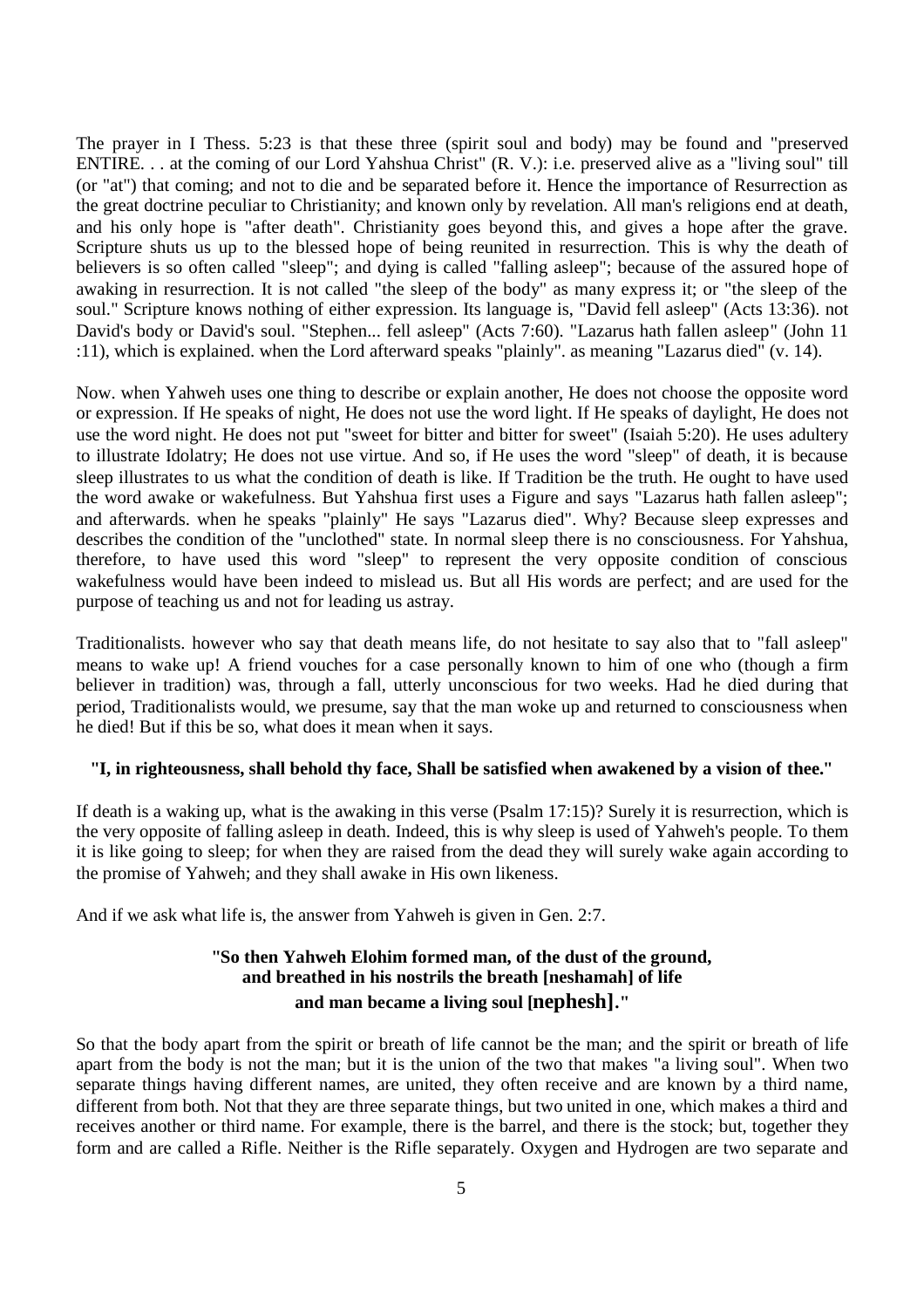distinct elements; but when they are united, we call them Water. So also we have the case, and the works; but together they form what we call a Watch; neither is the Watch separately.

The Hebrew is (NEPHESH CHAIYAH) soul of life, or living soul. What it really means can be known only by observing how Yahweh Himself uses it. In this very chapter (Gen. 2:19) it is used of the whole animate creation generally; and is rendered "living soul."

Four times nephesh<sup>4</sup> is used in the previous chapter (Gen. I.):

In verse 20 it is used of "fishes." In verse 21 it is used of the great sea monsters.

In verse 24 it is used of "cattle and beasts of the earth."

In verse 30 it is used of every beast of the earth, and every fowl of the air and every thing that creepeth upon the earth wherein there is (i.e. "to" which there is) life.

Four times in chapter 9 it is also rendered "living soul", and is used of "all flesh". See verses 10, 12, 15, 16. Twice in Leviticus 11 it is used:

In verse 10 of all fishes, In verse 46 of all beasts,

Only once (Gen. 2:7 in the KJV) when it is used of man, has it been translated "living soul" - as though it there meant something quite different altogether. The Translators could accurately have used one rendering for all these passages, and thus enable Word of Yahweh students to learn what Yahweh teaches on this important subject.

This then is Yahweh's answer to our question, what is life? The teaching of Scripture is (as we have seen) that man consists of two parts: body and spirit or breath (neshamah) of life; and that the union of these

<sup>4</sup> 753 usages of nephesh: Gen 1:20f, 24, 30; 2:7, 19; 9:4f, 10, 12, 15f; 12:5; 14:21; 17:14; 19:17, 19f; 23:8; 27:4; 32:30; 34:8; 35:18; 37:21; 42:21; 44:30; 46:18, 22, 25ff; 49:6; Exod 1:5; 4:19; 12:4, 15f, 19; 15:9; 16:16; 21:23, 30; 23:9; 30:12, 15f; 31:14; Lev 2:1; 4:2, 27; 5:1f, 4, 15, 17; 6:2; 7:18, 20f, 25, 27; 11:10, 43f; 16:29, 31; 17:10ff, 14f; 18:29; 19:8, 28; 20:6, 25; 21:1, 11; 22:3f, 6, 11; 23:27, 29f, 32; 24:17f; 26:11, 15f, 30, 43; 27:2; Num 5:2, 6; 6:6, 11; 9:6f, 10, 13; 11:6; 15:27f, 30f; 16:38; 19:11, 13, 18, 20, 22; 21:4; 29:7; 30:2, 4ff; 31:19, 35, 40, 46, 50; 35:11, 15, 30f; Deut 4:9, 15, 29; 6:5; 10:12, 22; 11:13, 18; 12:23; 13:3, 6; 14:26; 19:6, 21; 21:14; 24:6f, 15; 26:16; 27:25; 28:65; 30:2, 6, 10; Josh 2:13f; 9:24; 10:28, 30, 32, 35, 37, 39; 11:11; 20:3, 9; 22:5; 23:11, 14; Judg 5:18, 21; 9:17; 12:3; 16:16; 18:25; Ruth 4:15; 1 Sam 1:15, 26; 2:33, 35; 17:55; 18:1, 3; 19:5, 11; 20:1, 3, 17; 22:2, 22f; 23:15, 20; 24:11; 25:26, 29; 26:21, 24; 28:9, 21; 2 Sam 1:9; 3:21; 4:8f; 5:8; 11:11; 14:7, 14, 19; 16:11; 17:8; 18:13; 19:5; 23:17; 1 Kgs 1:12, 29; 2:4, 23; 3:11; 8:48; 17:21f; 19:2ff, 10, 14; 20:31, 39, 42; 2 Kgs 1:13f; 2:2, 4, 6; 4:27, 30; 7:7; 9:15; 10:24; 23:3, 25; 1 Chr 5:21; 11:19; 22:19; 28:9; 2 Chr 1:11; 6:38; 15:12; 34:31; Esth 7:3, 7; 8:11; 9:16, 31; Job 2:4, 6; 3:20; 6:7, 11; 7:11, 15; 9:21; 10:1; 12:10; 13:14; 14:22; 18:4; 21:25; 23:13; 24:12; 27:2, 8; 30:16, 25; 31:30, 39; 32:2; 33:18, 20, 22, 28, 30; 41:21; Ps 3:2; 6:3f; 7:2, 5; 10:3; 11:1, 5; 13:2; 16:10; 17:9, 13; 19:7; 22:20, 29; 23:3; 24:4; 25:1, 13, 20; 26:9; 27:12; 30:3; 31:7, 9, 13; 33:19f; 34:2, 22; 35:3f, 7, 9, 12f, 17, 25; 38:12; 40:14; 41:2, 4; 42:1f, 4ff, 11; 43:5; 44:25; 49:8, 15, 18; 54:3f; 55:18; 56:6, 13; 57:1, 4, 6; 59:3; 62:1, 5; 63:1, 5, 8f; 66:16; 69:1, 10, 18; 70:2; 71:10, 13, 23; 72:13f; 74:19; 77:2; 78:18, 50; 84:2; 86:2, 4, 13f; 88:3, 14; 89:48; 94:17, 19, 21; 97:10; 103:1f, 22; 104:1, 35; 105:18, 22; 107:5, 9, 18, 26; 109:20, 31; 116:4, 7f; 119:20, 25, 28, 81, 109, 129, 167, 175; 120:2, 6; 121:7; 123:4; 124:4f, 7; 130:5f; 131:2; 138:3; 139:14; 141:8; 142:4, 7; 143:3, 6, 8, 11f; 146:1; Prov 1:18f; 2:10; 3:22; 6:26, 30, 32; 7:23; 8:36; 11:17, 25, 30; 12:10; 13:2ff, 8, 19, 25; 14:10, 25; 15:32; 16:17, 24, 26; 18:7; 19:2, 8, 15f, 18; 20:2; 21:10, 23; 22:5, 23, 25; 23:2, 7, 14; 24:12, 14; 25:13, 25; 27:7, 9; 28:17; 29:10, 17, 24; 31:6; Eccl 2:24; 4:8; 6:2f, 7, 9; Song 1:7; 3:1ff; 5:6; 6:12; Isa 3:20; 5:14; 10:18; 15:4; 19:10; 26:8f; 29:8; 32:6; 38:15, 17; 42:1; 43:4; 44:20; 46:2; 47:14; 53:10ff; 55:2; 56:11; 58:3, 5, 10f; 61:10; 66:3; Jer 2:24, 34; 3:11; 4:10, 19, 30; 5:9, 29; 6:16; 9:9; 11:21; 12:7; 13:17; 15:1; 17:21; 19:7, 9; 20:13; 21:7, 9; 22:25, 27; 26:19; 31:12, 14, 25; 32:41; 34:16, 20f; 37:9; 38:2, 16; 39:18; 40:14f; 42:20; 43:6; 44:7, 14, 30; 45:5; 46:26; 48:6; 49:37; 50:19; 51:6, 14, 45; 52:29f; Lam 1:11, 16, 19; 2:12, 19; 3:17, 20, 24f, 51, 58; 5:9; Ezek 3:19, 21; 7:19; 13:18ff; 14:14, 20; 16:27; 17:17; 18:4, 20, 27; 22:25, 27; 24:21, 25; 25:6, 15; 27:13, 31; 32:10; 33:5f, 9; 36:5; 47:9; Hos 4:8; 9:4; Amos 2:14f; 6:8; Jonah 1:14; 2:5; 4:3, 8; Mic 6:7; 7:3; Hab 2:4f, 10; Hag 2:13; Zech 11:8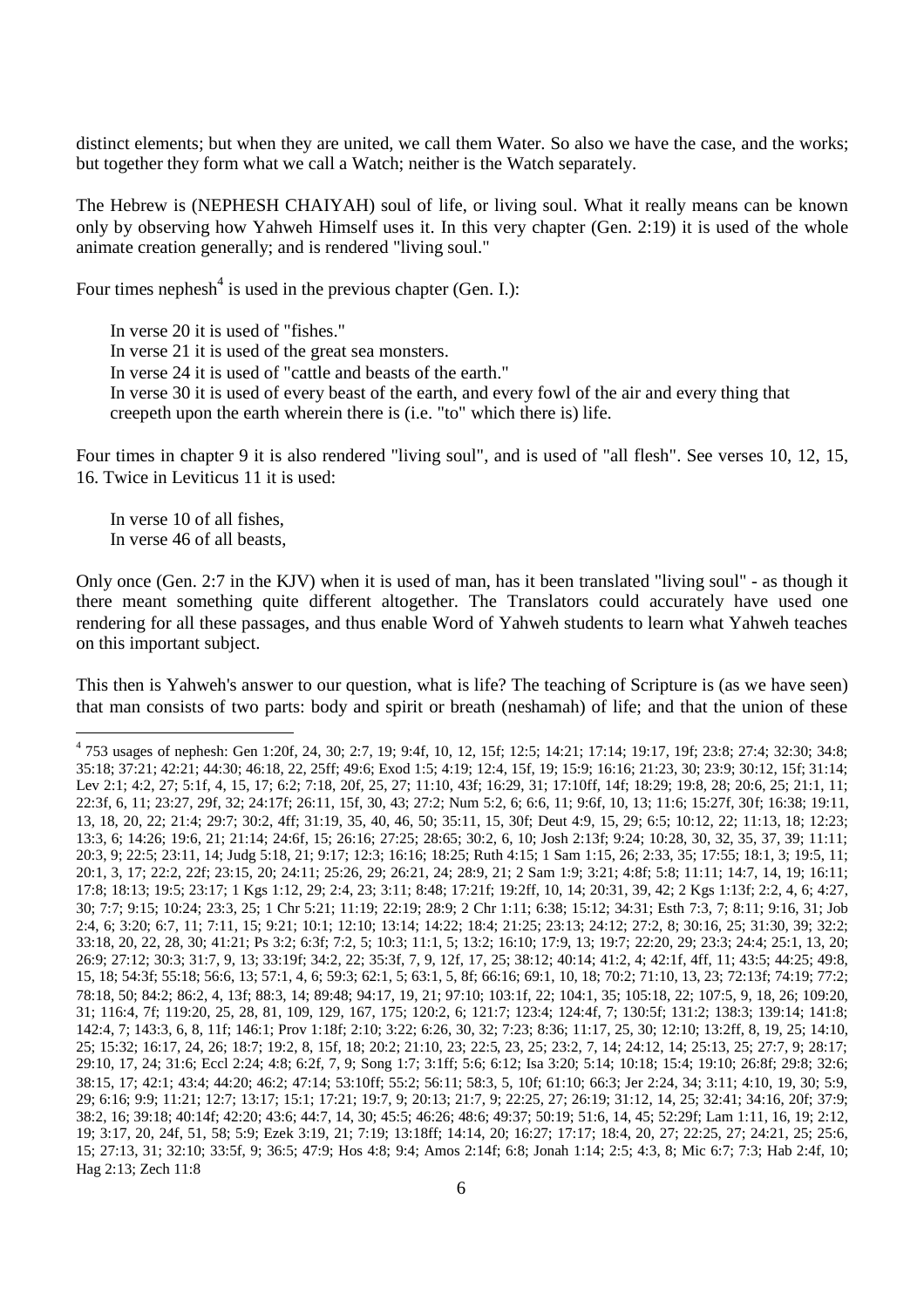two makes a third thing, which is called "soul" or "living soul". Hence the word "soul" is used of the whole personality; the living 'organism' e.g. Gen. 12:5, "Abram took Sarai his wife... and the souls (i.e. the persons) whom they had gotten in Haran". Gen. 36:6, "And Esau took his wives. . . and all the souls of his house". So 46:15, and 26, "All the souls (i.e. persons) which came with Jacob into Egypt". As persons, souls have "blood" Jer. 2:34, "In thy skirts is found the blood of the souls of the poor innocents". The Hebrew word NEPHESH (soul) is actually translated "person" in the KJV in Gen. 14:21; 36:6. Ex. 16:16. Lev. 27:2. Num. 5:6; 31:19; 35:11,15,30 (twice). Deut. 10:22; 27:25. Josh. 20:3, 9. I Sam. 22:22. 2 Sam. 14:14. Prov. 28:17. Jer. 43:6; 52:29, 30. Ezek. 16:5; 17:17; 27:13; 33:6.

Hence, the Lord Yahshua says, " And be not in fear, by reason of them that are killing the body,—and, the soul (i.e. the 'personality), are not able to kill. But fear, rather, him who is able, both soul and body, to destroy in gehenna! (i.e. the whole personality in gehenna) (Matt. 10:28).

Hence, souls (as persons) are said to be destroyed: Lev. 5:1,2,4, 15, 17; 6:2; 17:11, 12; 33:30. Num. 15:30. See also Joshua 10:20,30,32,35,37,39. The soul, being the person, is said to be bought and sold. See Lev. 22:11, and Rev. 18:13, where the word "soul" is used of slaves.

Hence, also, when the body returns to dust and the spirit or breath (neshamah or ruwach) of life returns to Yahweh, the person is called a "dead soul", i.e. a dead person. That is why it says in Ezek. 18:4, "The soul that sinneth, it shall die"; and Psalm 78:50, "He spared not their soul from death". What "the breath (neshamah) of life" is in Gen. 2:7, is explained for us in Gen. 7:22, where we read that every thing died, "all in whose nostrils was the breath (neshamah) of life". Margin, "Heb. the breath of the spirit of life", which is a still stronger expression, and is used of the whole animate creation that died in the Flood.

But such are the exigencies of Traditionalists, that in thirteen passages where the Hebrew word "NEPHESH" (soul) refers to a dead soul, such reference is hidden from the English reader in the KJV by the Translators. Nephesh is actually rendered in the KJV "Body" in Lev. 21:11. Num. 6:6; 19:11, 13. Haggai 2:13. "Dead Body" in Num. 9:6, 7, 10. And "The Dead" in Lev. 19:28; 21:1; 22:4. Num. 5:2; 6:11. In none of these passages is there a word in the margin of either the A. V. or R. V. to indicate that the translators are thus rendering the Hebrew word NEPHESH (soul). The Rotherham Bible translates nephesh, 'soul,' the majority of the time.

Again, SHEOL is the Hebrew word used in the Old Testament for the grave, or death-state, and Hades is the corresponding Greek word for it in the New Testament. It is the word Hades used in Luke xvi. 23; and not Gehenna.

The Scriptures are also positive and 'numerous which declare that "Hades", where the Rich Man is said to be "buried" is always represented as a place of silence. "There is no work nor calculation nor knowledge nor wisdom, in sheol, whither, thou, art going" (Ecc. 9:10). But the rich man, here, was making devices, based on his knowledge. Of those who are there it is written, "Both their love and their hatred and their envy, already had perished,—and, portion, had they none any longer, unto times age– abiding, in aught that was done under the sun." (Ecc. 9:6). But the rich man is represented as having "love" for his brethren; and as having a "portion" in what is being done on the earth.

Psalm 6:5 declares that

**For, in death, is no remembrance of thee, In sheol, who shall give thanks unto thee?**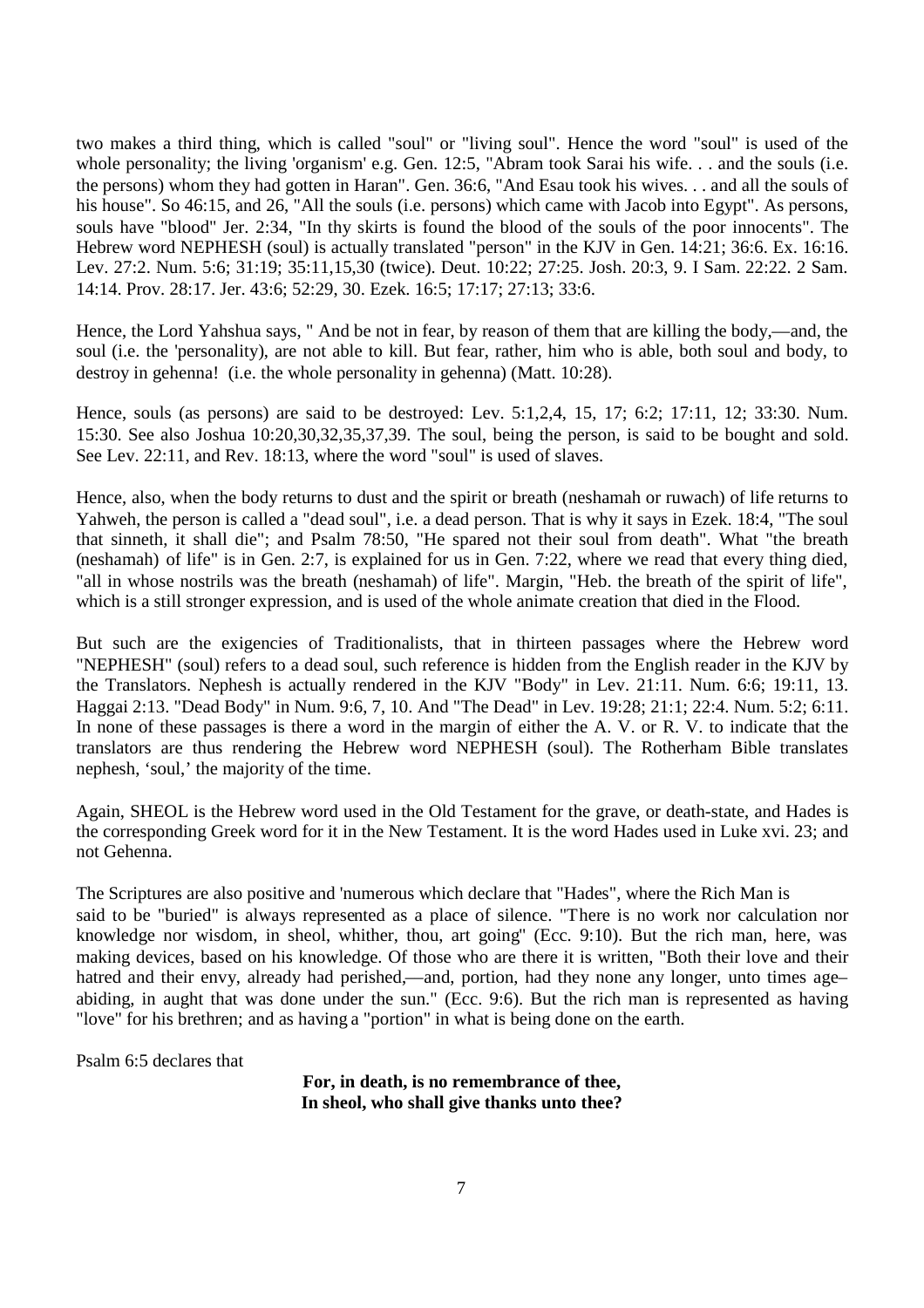Psalm 31:17,

#### **Go down in silence to sheol!**

Psalm 115:17,

|                 | The dead, cannot praise Yah, nor any that go down into silence;                                                              |
|-----------------|------------------------------------------------------------------------------------------------------------------------------|
|                 | The Scriptures everywhere speak of the dead as destitute of knowledge or speech;                                             |
| Psalms $30:9$ , |                                                                                                                              |
|                 | What profit in my blood? in my going down into the pit?<br>Can dust praise thee? Can it declare thy faithfulness?            |
| Psalms 88:11,   |                                                                                                                              |
|                 | Shall Thy loving kindness be recounted in the grave?<br>Thy faithfulness, in destruction?                                    |
| Isaiah 38:18,   |                                                                                                                              |
|                 | For, sheol, cannot praise thee, Nor, death, celebrate thee,<br>They who go down to the pit cannot wait for thy faithfulness. |
| Isaiah 38:19,   |                                                                                                                              |

#### **The living, the living, he, can praise thee, As I, do this day, A father, to his children, can make known thy faithfulness.**

If these Scriptures are to be believed (as they most surely are), then it is clear that the teaching of Tradition is not true, which says that death is not death, but only life in some other form.

Hades means the 'grave' (Heb. SHEOL): not in Heathen mythology, but in the Word of Yahweh. It was in Hades (sheol) the Lord Yahshua was put: for "He was buried". As to His spirit, He said, "Father! into thy hands, I commend my spirit. And, this, saying, he ceased to breathe" (Luke 23:46). And as to His body, it was "laid in a sepulcher". Of this burial He says (Psalm 16:10):

## **For thou wilt not abandon my soul to sheol, neither wilt thou suffer thy man of lovingkindness, to see corruption.**

These two lines are strictly parallel; and the second expands and explains the first. Hence, SHEOL (Greek, Hades) is the place where "corruption" is seen. And resurrection is the only way of exit from it. This is made perfectly clear by the Divine commentary on the passage in the New Testament. We read in Acts 2:31: "With foresight, spake he [David] concerning the resurrection of the Christ—that neither was he abandoned unto hades, nor did his flesh see corruption." To make it still more clear, it is immediately added, and expressly stated, that "David is not yet ascended into the heavens" (v. 34), and therefore had not been raised from among the dead. Note, it does not say David's body, but David. This is another proof that resurrection is the only way of entrance into heaven.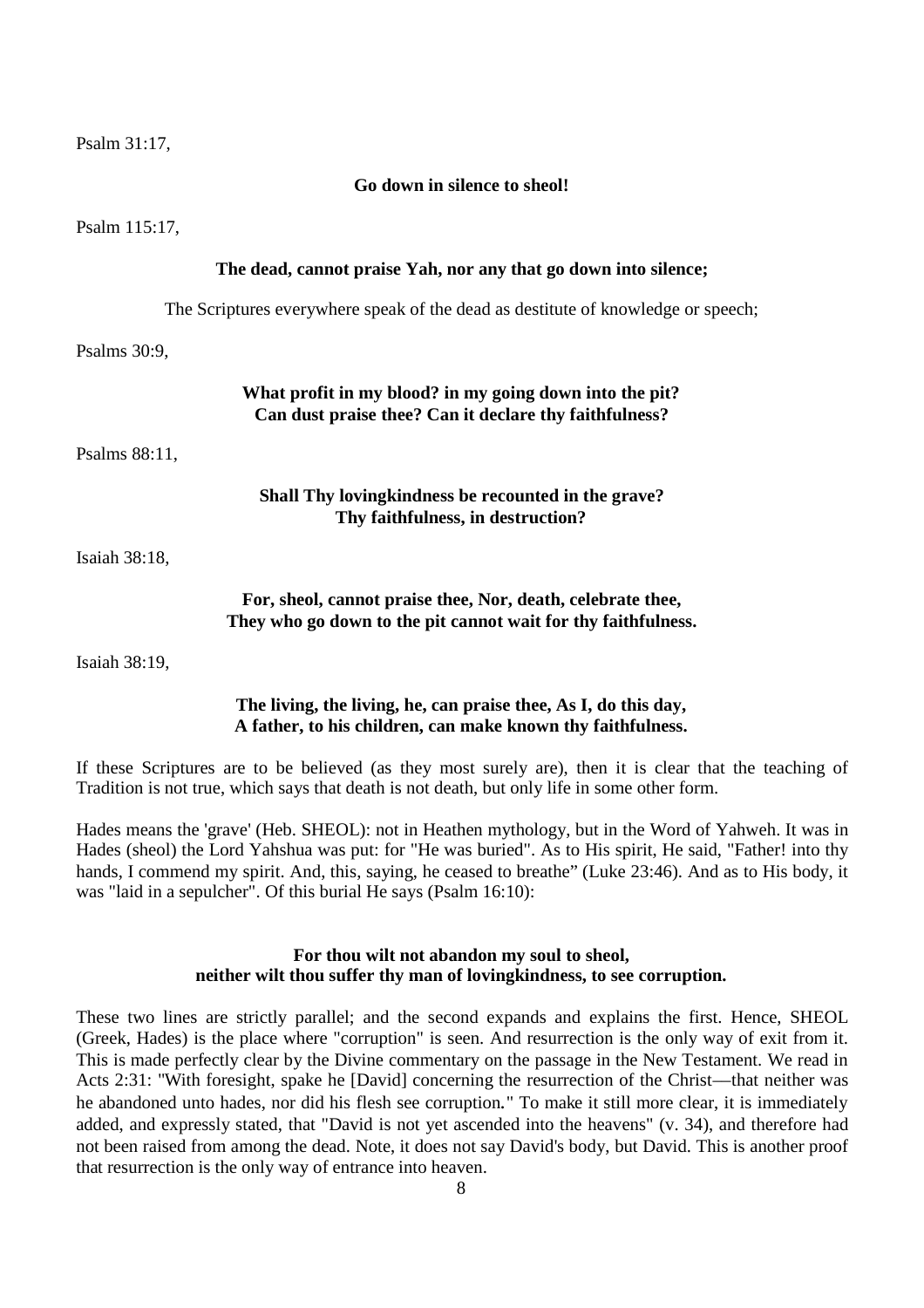But this passage (Psalm 16:10) is again referred to in Acts 13:34-37, and here we have the same important lesson re-stated: "And, in that he raised him from among the dead, no more destined to return unto corruption, on this wise hath he spoken…Thou wilt not give thy man of lovingkindness to see corruption. For, David…fell asleep, and was added unto fathers, and saw corruption; But, he whom Yahweh hath raised, did not see corruption." He saw it not, because He was raised from among the dead, and thus brought out of the Sepulcher, where He had been "buried". This is the teaching of the Word of Yahweh. It knows nothing whatever of a "descent into hell" as separate, and distinct, from His burial. That is tradition pure and simple. Not one of the Ancient Creeds of the Church knew anything of it. Up to the seventh century they all said "And was buried" and nothing more. But the Creed used in the Church of Aquileia (A.D. 400), instead of saying "buried" had the words "he descended into hell", but only as an equivalent for "he was buried". This was of course quite correct.

These are the words of Bishop Pearson (Exposition of the Creed. Fourth Ed. 1857, pp. 402-3):"1 observe that in the Aquileian Creed, where this article was first expressed, there was no mention of Christ's burial; but the words of their Confession ran thus, crucified tinder Pontius Pilate, he descended in inferna. From whence there is no question but the observation of Ruffin us (fl. 397), who first expounded it, was most true, that though the Roman and Oriental Creeds had not these words, yet they had the sense of them in the word buried. It appears, therefore, that the first intention of putting these words in the Creed was only to express the burial of our Savior, or the descent of his body into the grave. In a note he adds that "the same may be observed in the Athanasian Creed, which has the descent, but not the Sepulcher (i.e. the burial) Nor is this observable only in these two, but also in the Creed made at Sirrnium, and produced at Arirninum" (A.D. 359).

By the incorporation of the words "he descended into hell" in the "Apostles' Creed" and the retention of the word "buried", Tradition obtained an additional "article of faith" quite distinct from the fact of the Lord's burial. This is not a matter of opinion, but a matter of history. Not only are these historical facts vouched for by Bishop Pearson, but by Archbishop Ussher, and in more recent times by the late Bishop Harold-Browne in his standard work on the Thirty nine Articles.

Those who have been brought up on "The Apostles' Creed" naturally read this spurious additional article "he descended into hell", into Luke 23:43 and I Peter 3: 19, and of course find it difficult to believe that those passages have nothing whatever to do with that "descent". They are thus led into the serious error of substituting man's tradition for Yahweh's revelation. This tradition about "the descent into hell" led directly to a misunderstanding of 1 Peter 3:17-22. But note:

(1) There is not a word about "hell", or Hades, in the passage.

(2) The word "spirit", by itself, is never used, without qualification, of man in any state or condition, But it is constantly used of messengers, of whom it is said, "He maketh his messengers spirits"; i.e. they are spiritual beings, while a man is a human being.

(3) In spite of these being "in-prison spirits", they are taken to refer to men; notwithstanding that in the next Epistle (2 Pet. 2:4) we read of "the messengers that sinned", and of their being "cast down to Tartarus (not Hades or Gehenna), and delivered into chains of darkness to be reserved unto judgment". These messengers are again mentioned in connection with Noah, and are thus identified with the spirits (or angels) in I Pet. 3:19, who were also disobedient "in the days of Noah". We read further what their sin was in Jude 6, 7, which can be understood only by reference to Gen. 6. Here again we read of these messenger beings "reserved in everlasting chains under darkness unto the judgment of the great day". It is surprising that, in the face of these two passages (2 Pet. 2:4 and Jude 6, 7), which speak of messengers (or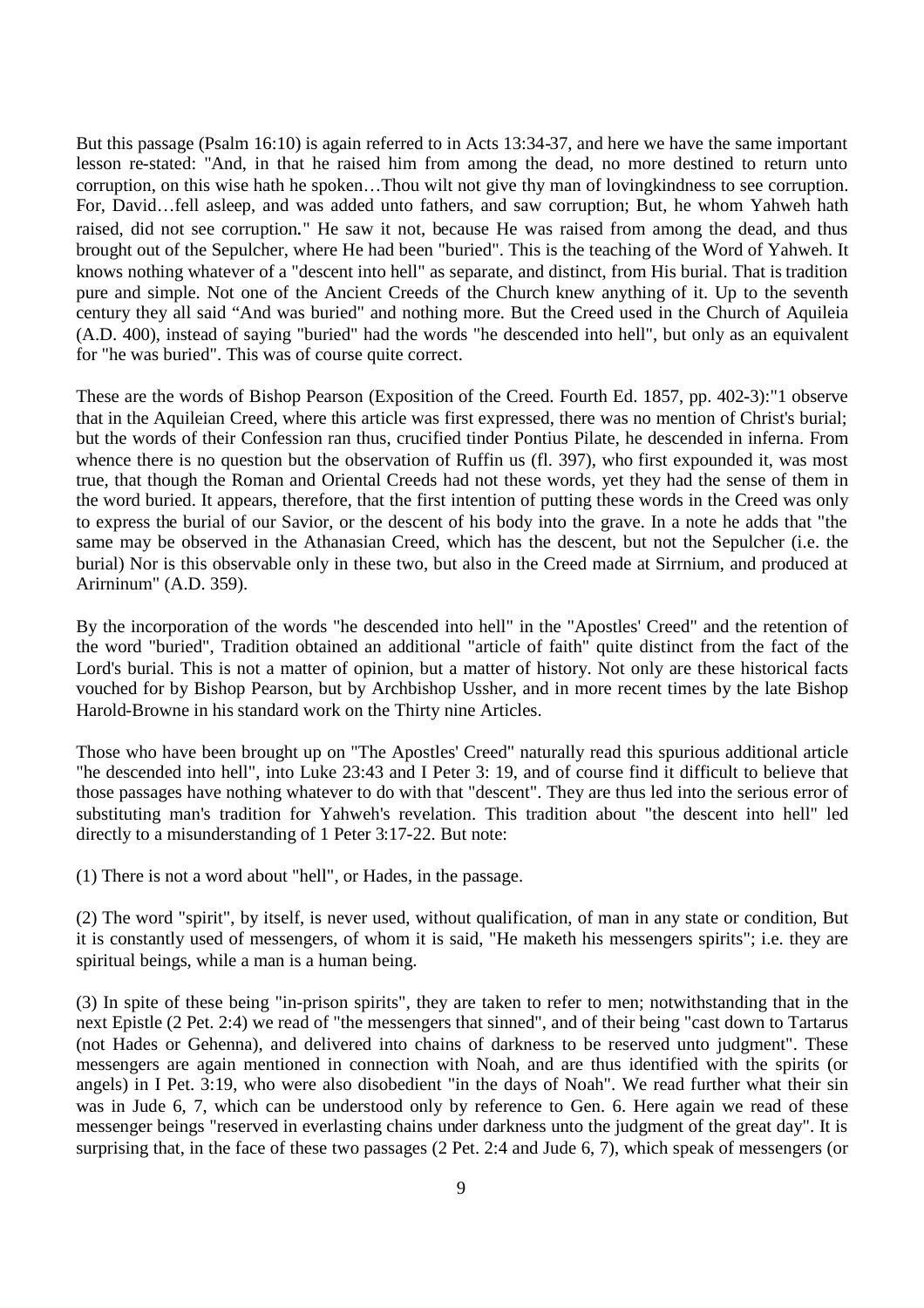spirits) being "in chains", anyone should ever have interpreted the "in-prison spirits" of 1 Pet. 3: 19 as referring to human beings!

(4) Moreover. the word "preached," in the KJV, does not, by itself, refer to the preaching of the glad message. It is not "evangelize", which would be  $\epsilon \nu \alpha \gamma \gamma \epsilon \lambda \zeta \omega$  (euangelizo). But it is  $\kappa \eta \rho \nu \sigma \sigma \omega$  (kenlsso) to proclaim as a herald, to make proclamation, and the context shows that this paragraph about Christ is intended as an encouragement. It begins with verse 17: "For it is, better, as well–doers, if it should please the pleasure of Yahweh, to be suffering, than, as evil–doers: Because, Christ also, once for all, concerning sins, died,––Just in behalf of unjust,––in order that he might introduce us unto Yahweh;" Then it goes on to explain that as Christ suffered for well-doing, and not for evil-doing, they were to do the same; and if they did they would have, like Him, a glorious triumph. For though He was put to death in the flesh, yet He was made alive again (1 Cor. 15.) in spirit (i.e. in a spiritual body, I Cor. 15:44): and in this He made such proclamation of His triumph that it reached even to Tartarus, and was heard there by the messengers reserved in chains unto judgment. Never mind, therefore, if you are called to suffer. You will have a like glorious triumph."

No other explanation of this passage takes in the argument of the context; or complies with the strict requirements of the original text. Thus the support for the tradition about Christ's "descent into hell" as distinct from His being buried, vanishes from the Scriptures. Eph. 4:9 also speaks of the Lord's descent "into the lower parts of the earth" before His ascension "on high". But this word "of' here is what is called the genitive of apposition, by which "of the earth" explains what is meant by, "the lower parts" and should be rendered "the lower parts", that is to say "the earth". For example: "the temple of his body" means "the temple", that is to say "his body" (John 2:21). "A sign of circumcision" means "a sign", that is to say "circumcision" (Romans 4:11). "The firstfruits of the Spirit" means "the flrstfruits", that is to say "the Spirit" (Romans 8:23). "The earnest of the Spirit" means "the earnest", that is to say "the Spirit" (2 Cor. 5: 5). "The bond of peace': means "the bond", which is "peace" (Eph. 4:3). "The breastplate of righteousness" means "the breastplate", which is "righteousness" (Eph. 4:14). So here it should be rendered "He descended into the lower parts (that is to say) the earth". If it means more than this it is not true, for He was "laid in a Sepulcher" and not in a grave in, or below, the Earth: His spirit or breath of life being commended into the Father's hands.

But Tradition is only the handing down of the Old Serpent's lie, which deceived our first parents. Yahweh Elohim said, "dying thou dost die" (Gen. 2:17, Young's). The serpent said "Dying, ye do not die" (Gen. 3:4, Young's). And all Traditionalists and Spiritists agree with the Deceiver in saying, "There is no such thing as death: it is only life in some other form.<sup>5</sup>"

<sup>&</sup>lt;sup>5</sup> You have a body with eyes and ears and hands and feet, but your body is temporary. It will go to the grave. But your personality, your intelligence, your conscience, your memory -- these live on forever. This is your spirit, and according to the Bible, our spirit will never die. **What Happens When You Die?** A Message by Billy Graham; **http://www.billygraham.org/topic.asp?s=60. Different View of Death** The Lord told Kenneth E. Hagin one time, "I don't look at death the way people do. In fact, I never see My Children dying, because they don't die." "Well, what do they do, Gloria?" They leave! They just go home. To God, what we call dying is just our spirits changing addresses – moving from earth to heaven. Death is separation. 'You can only Die once,' by Gloria Copeland, BVOV April 2003, pg. 29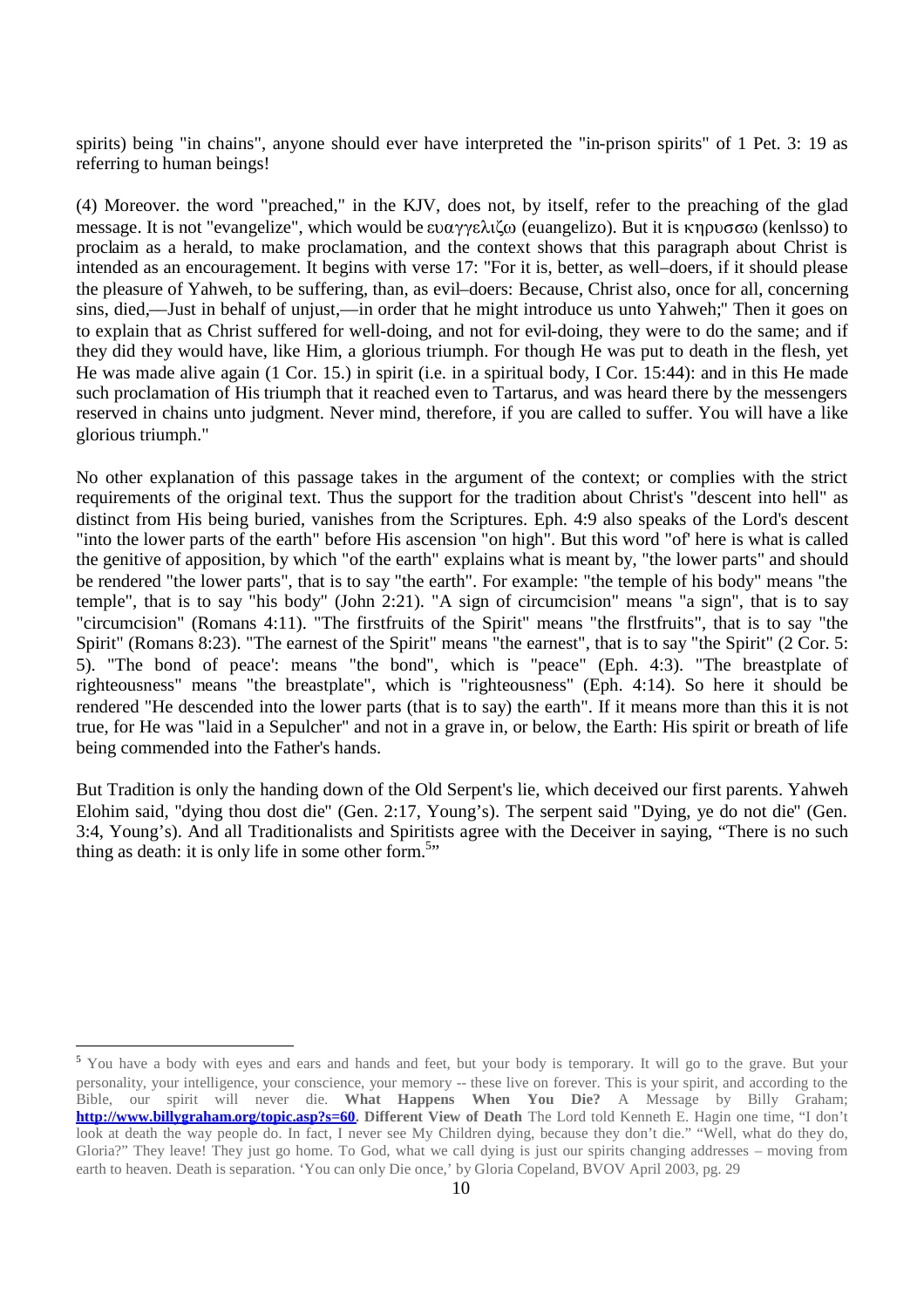# **Death**

| Yahweh speaks of death as an enemy (I Cor. 15:26);   | Man speaks of it as a friend.                 |
|------------------------------------------------------|-----------------------------------------------|
| Yahweh speaks of it as a terminus;                   | Man speaks of it as a gate.                   |
| Yahweh speaks of it as a calamity;                   | Man speaks of it as a blessing.               |
| Yahweh speaks of delivering from it as showing mercy | Man, strange to say, says the same! And loses |
|                                                      | no opportunity of seeking such deliverance by |
|                                                      | using every means in his power.               |

In Phil. 2:27 we read that Epaphroditus "was sick nigh unto death; but Yahweh had mercy on him". So that it was mercy to preserve Epaphroditus from death. This could hardly be called "mercy" if death were the "gate of glory", according to popular tradition.

In 2 Cor. 1:10, 11, it was deliverance of no ordinary kind when Paul himself also was "delivered from so great a death" which called for corresponding greatness of thanksgiving for Yahweh's answer to their prayers on his behalf. Moreover, he trusted that Yahweh would still deliver him. It is clear from II Cor. 5:4 that Paul did not wish for death: for he distinctly says "not for that we would be unclothed, but clothed upon (i.e. in resurrection and "change") that mortality might be swallowed up of life"; not of death. This is what he was so "earnestly desiring" (v. 2). True, in Phil. 1:21 some think Paul spoke of death as "gain", but we may ask, Whose gain? The answer is clear, for the whole context from verses 12-24 shows that Christ and His cause are the subjects to which he is referring; not himself. Paul's imprisonment had turned out to be for "the furtherance of the glad message" (v. 12). His death might further it still more, and thus prove a "gain" for it. Verse 2 I begins with "for" and is given in explanation of verse 20.

Hezekiah also. had reason to praise Yahweh for delivering him from "the king of terrors". It was "mercy" shown to Epaphroditus; it was "a gift" to Paul; it was "love" to Hezekiah. He says (Isa. 38:17-19):

# **" Lo! for well–being, I had bitterness––bitterness, But, thou, cleaving unto my soul, hast raised me from the pit of corruption, For thou hast cast, behind thy back, all my sins.**

#### **For, sheol, cannot praise thee, Nor, death, celebrate thee, They who go down to the pit cannot wait for thy faithfulness.**

So effectually has satan's lie succeeded, and accomplished its purpose that, though the Lord Yahshua said "I will come again and receive you unto myself', Christendom says, with one voice, "No! Lord. Thou needest not to come for me: I will die and come to Thee". Thus the blessed hope of resurrection and the coming of the Lord have been well nigh blotted out from the belief of the Churches~ and the promise of the Lord been made of none effect by the ravages of Tradition. Men may write their books, and a Spiritist may entitle one "There is no death", etc. They may sing words and expressions which are foreign to the Scriptures, about "the Church triumphant". They may speak of having "being absent from the body is to be present with the Lord;" and "passed on"; and about the "home going"; and "the great beyond"; and the "border-land"; and "beyond the vail'" but against all this we set a special revelation from Yahweh, introduced by the prophetic formula, "the Word of the Lord".

> **" For, this, unto you, do we say, by a word of the Lord, that, we, the living who are left unto the Presence of the Lord, shall in nowise get before them who have fallen asleep." (1 Thess. 4:15).**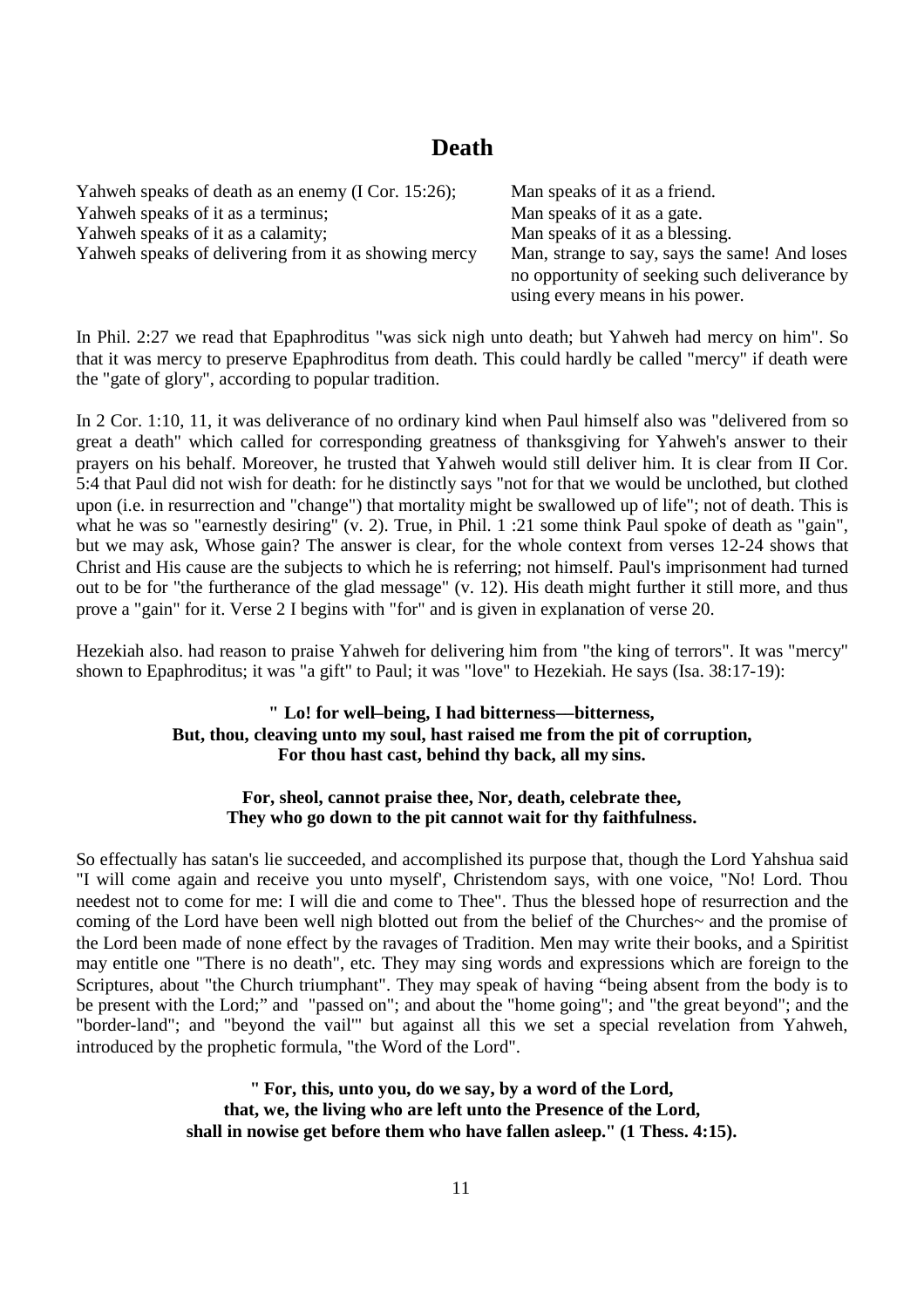To agree with Tradition this ought to have been written, "shall not get before them which are already with the Lord". But this would have made nonsense~ and there is nothing of that in the Word of Yahweh. There are many things in Scripture difficult; and hard to be understood; there are many Figures of Speech also~ but there are no self contradictory statements such as that would have been.

Moreover, we ought to note that this special Divine revelation was given for the express purpose that we might not be ignorant on this subject, as the heathen and Traditionalists were. This revelation of Yahweh's truth as to the state of the dead is introduced by the noteworthy words in verse 13: ' But we do not wish you to be ignorant, brethren, concerning them who are falling asleep." Unless, therefore, we know what the Lord has revealed, we must all alike remain "ignorant". What is revealed here "by the Word of the Lord", is:

(a) That as the Lord Yahshua was "led up from among the dead" (Heb. 13:20), so will His people be." For, if we believe that, Yahshua, died, and rose again, so, also will, Yahweh, bring forth with him, them who have fallen asleep through Yahshua (i.e. bring again from among the dead), even as the Lord Yahshua "died and rose again" (v. 14).

(b) The living who are left unto the Presence of the Lord, shall in nowise get before them who have fallen asleep.

(c) And therefore they cannot be with the Lord before us (v. 15).

(d) The first thing to happen will be their resurrection. They are called "the dead in Christ". Not the living, but "the dead", for resurrection concerns only "the dead" (v. 16).

(e) The next thing is "we, the living who are left, together with them, shall be caught away, in clouds, to meet the Lord in the air" (v. 17). Not (as many people put it) to meet our friends, who are supposed to be already there; but to meet "the Lord Himself' (v. 17).

(f) Finally, it is revealed that this is the manner in which we shall be "with the Lord". The word is  $\sigma$ uv (sun) thus, so, in this manner, and in no other way.

Those who do not know the truths here given by special Divine revelation have invented other ways of getting there. They say that "death is the gate of glory". Yahweh says that resurrection and ascension is the gate. It is the tradition that those who have fallen asleep are already in heaven that has given rise to the idea of "the Church Triumphant". But no such expression can be found in Scripture. Eph. 3:15 is supposed to teach or support it, when it speaks of "The whole family in heaven and earth". But. it is by no means necessary to translate the words in this way. The R. V. and the American R. V. render them "every family in heaven and earth" so does the A. V. also in Eph. 1 :21, where we have the same subject, viz. the giving of names (as  $ov$  $\alpha\zeta$  $\omega$  onomazoovo, in both places, means. See Luke 6:13 etc..) to some of these heavenly families, e.g. "principality and power, and might, and dominion, and every name that is named not only in this world, but in that which is to come". It is not "the whole family" that is named; but every family has its own name given to it. A few verses before Eph. 3:15 we have two more of these families, "principalities and powers" (v. 10). Why then create a new thing altogether by forcing verse 17 apart from its context? These families in heaven are clearly set in contrast with the family of Yahweh upon earth. In verse 10 the earthly family is used as an object lesson to the heavenly family.

Now, these being the positive and clear statements of revelation as to man in life and in death, there are certain passages in the New Testament which seem to speak with a different voice, and to bear a different testimony. We say advisedly "seem"; for when properly understood, and accurately translated, not only is there no difference or opposition to the teaching of the Old Testament, but there is perfect harmony and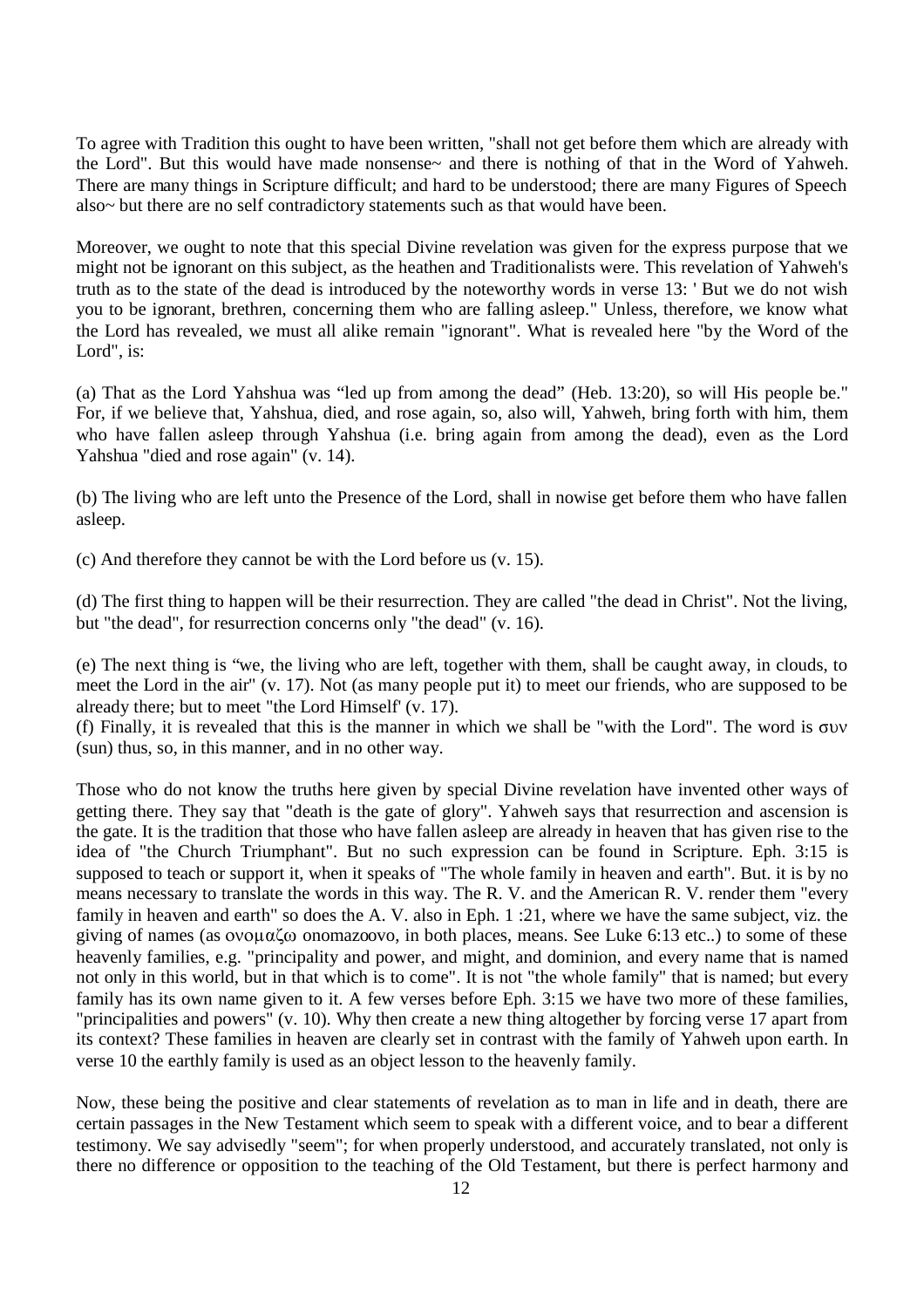unity in their testimony. The one corroborates and supports the other. If not, and these New Testament passages do uphold the teachings of Tradition, then quite a different meaning must be given to those passages which we have quoted above from the Old Testament: and Traditionalists must show us how they understand them; and support their interpretations by proofs from the Word of Yahweh.

There are five passages which are generally relied on and referred to by Traditionalists, viz.:

#### (1) Matthew 22:32

### **" I, am the Elohim of Abraham, and the Elohim of Isaac, and the Elohim of Jacob?––He is not Elohim, of the dead, but, of the living."**

(2) Luke 23:43

**" And he said unto him––Verily, I say unto thee this day: With me, shalt thou be in Paradise."**

#### (3) II Corinthians 5:6,8

**" Having good courage, therefore, at all times, and knowing that––remaining at home in the body, we are away from home from the Lord:**

**We have good courage, however, and are well pleased––rather to be away from home, out of the body, and to come home, unto the Lord."**

(4) Philippians 1:23

**" I am held in constraint, however, by reason of the two,––having, the coveting, to be released, and to be with, Christ, for it were far better!"**

(5) Luke 16: 19-31

**" Now, a certain man, was rich, and he used to clothe himself with purple and fine linen, making merry day by day, brilliantly. And, a certain beggar, by name Lazarus, used to be cast near his gate, full of sores, and to long to be fed from the crumbs that fell from the table of the rich man: nay! even, the dogs, used to come and lick his sores. And it came to pass that the beggar died, and was carried away by the messengers, into the bosom of Abraham. And, the rich man also, died, and was buried. And, in hades [sheol], lifting up his eyes, being in torments, he seeth Abraham afar off, and Lazarus in his bosom. And, he, calling out, said––Father Abraham! have mercy upon me, and send Lazarus, that he may dip the tip of his finger in water, and cool my tongue, because I am in anguish in this flame. But Abraham said––Child! remember––That thou didst duly received thy good things in thy life, and, Lazarus, in like manner, the evil things; but, now, here, he is comforted, and, thou, art in anguish. And, besides all these things, betwixt us and you, a great chasm, hath been fixed, so that, they who might wish to cross over from hence unto you, should not be able, nor any, from thence unto us, be crossing over. But he said––I request thee then, father, that thou wouldst send him unto my father's house, for I have five brethren; ––that he may solemnly testify unto them, lest, they also, come into this place of torment. But Abraham saith**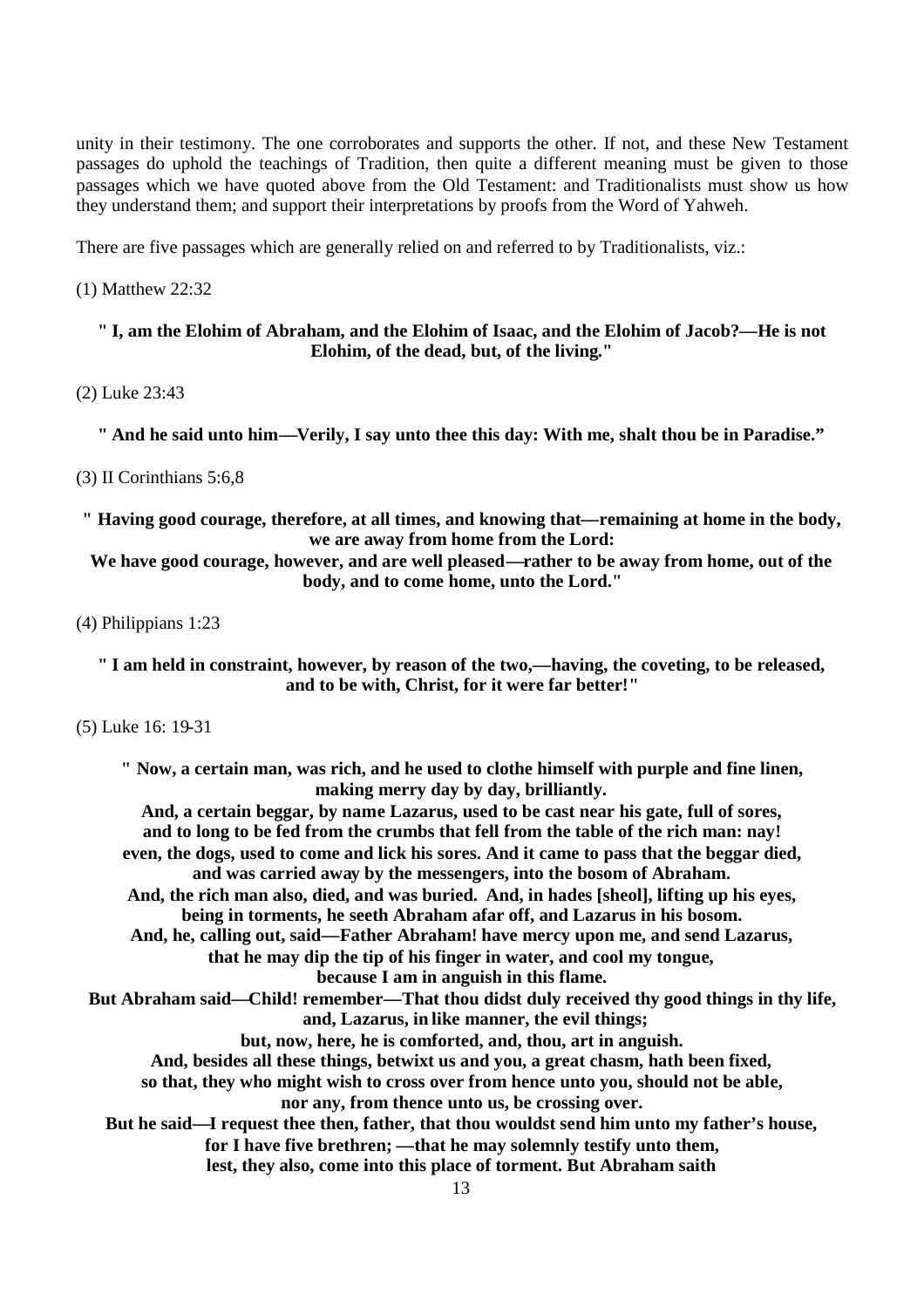#### **They have Moses and the Prophets: Let them hearken unto them. But, he, said Nay! father Abraham, but, if one, from the dead, should go unto them, they would repent."**

We will deal with them in this order. The first is "The Elohim of the Living" (Matt. 22:32. Mark 12:27. Luke 20:38). In these scriptures it is stated that "Yahweh is not the Elohim of the dead, but of the living". But Traditionalists, believing that the "dead" are "the living", make Yahweh the "Elohim of the dead", which He distinctly says He is not. Interpreting the words in this way, they utterly ignore the whole context, which shows that the words refer to the RESURRECTION, and not to the dead at all. Notice how this is emphasized in each Gospel:

(1) "Then come unto Him the Sadducees, which say there is no RESURRECTION" (Matt. 22:23. Mark 12:18. Luke 20:27).

(2) The one issue raised by the Sadducees was the question, "Whose wife shall she be in the RESURRECTION?" (Matt. 22:28. Mark 12:23. Luke 20:33).

(3) The answer of our Lord deals solely with this one issue, which was RESURRECTION. Hence He says:

Matt. 22, "as touching the RESURRECTION of the dead" (v. 31).

Mark 12, "as touching the dead that they RISE" (v. 26).

Luke 20, "now that the dead are RAISED, even Moses showed at the bush, when he called Yahweh, the Elohim of Abraham, and the Elohim of Isaac, and the Elohim of Jacob, for he is not a Elohim of the dead, but of the living, for all live unto him" (v. 38).

These words were spoken by the Lord Yahshua in order to prove "that the dead are RAISED". Traditionalists use them to prove that the dead are "living" without being RAISED! The Sadducees may have denied many other things, but the one and the only thing in question here is RESURRECTION. Christ's argument was:

1. Yahweh's words at the bush prove a life for the dead patriarchs.

- 2. But there is no life for the dead without a resurrection.
- 3. Therefore they must be RAISED FROM THE DEAD; or "live again" by Him.

This argument held good, for it silenced the Sadducees. For if they are "living" now, and not dead, how does that prove a resurrection? and, moreover, what is the difference between them and those who are in "the land of the living"? For this is the expression constantly used of the present condition of life in contrast with the state of death:

Psalms 27:13

#### **I believe that I shall see––The goodness of Yahweh in the land of the living,**

#### Psalms 56:13

**For thou hast rescued my soul from death, Wilt thou not** *rescue* **my feet from stumbling? That I may walk to and fro, before Elohim, In the light of life.**

Psalms 116:9

**I will walk to and fro before Yahweh, in the lands of life**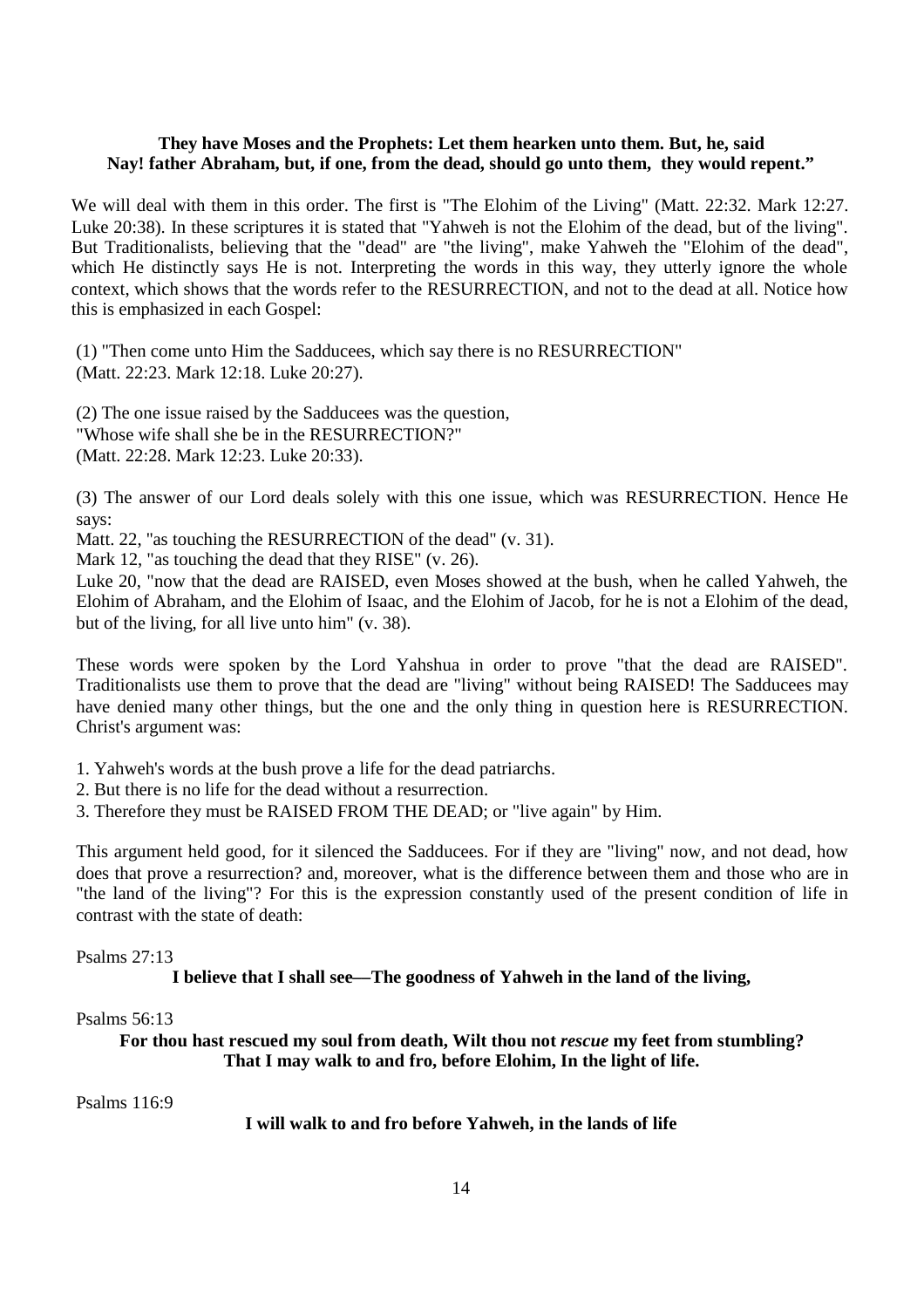#### Psalms 142:5

# **I have made outcry unto thee, O Yahweh, I have said, Thou, art my refuge, my portion, in the land of the living**

Jeremiah 11: 19

# **But, I, was as a gentle lamb that is to be led to the slaughter, and I knew not that, against me, they had devised devices,** *saying***–– Let us destroy the tree with its fruit, Yea let us cut him off out of the land of the living, And, his name, shall be remembered no more!**

#### Ezekiel 26:20

# **Then will I bring thee down with them that go down into the pit, Unto the people of age–past times, And cause thee to dwell in the earth below, Among the desolations from age–past times, With them that go down into the pit, That thou mayest not be dwelt in,––Nor yet present thyself in the land of the living**

The argument as to resurrection was so conclusive to the Scribes who heard Him, that they said, "Master, thou hast well said. And after that they durst not ask him any question at all" (Luke 20:39,40).

(2) Luke 23:43: "To-day shalt thou be with me in Paradise (KJV)." This can mean only "Verily I say unto thee this day, thou shalt be with me in Paradise". (The Rotherham Emphasized Bible states "And he said unto him––Verily, I say unto thee this day: With me, shalt thou be in Paradise.")

In the first place we must remember that the punctuation is not inspired. It is only of human authority. There is none whatever in the Greek manuscripts. We have, therefore, perfect liberty to criticize and alter man's use of it, and to substitute our own. The verb "say" when used with "to-day", is sometimes separated from it by the word  $\sigma\tau$  (hoti) that; and sometimes it is joined with it by the absence of hoti. Yahweh uses these words with perfect exactness, and it behooves us to learn what He would thus teach us.

When He puts the word hoti (that) between "say" and "to-day", it throws "to-day" into what is said, and cuts it off from the verb "say", e.g. Luke 19:9, "Yahshua said.., that (Gr. oti, hoti) this day is salvation come to this house". Here "to-day" is joined with the verb "come", and separated from the verb "I say". So also in Luke 4: 21: "And he began to say unto them that ( $\sigma\tau$ ), hoti) this day is this scripture fulfilled in your ears". Here again the presence of oti (hoti) cuts off "to-day" from "say" and joins it with "fulfilled".

But this is not the case in Luke 23:43. Here Yahweh has carefully excluded the word hoti (that). How then dare anyone to read the verse as though He had not excluded it, and read it as though it said "I say unto thee, that this day", etc. It is surely adding to the Word of Yahweh to insert, or imply the insertion of, the word "that" when Yahweh has not used it; as He has in two other places in this same Gospel (Luke 4:21, and 19:9).

We are now prepared to see that we must translate Luke 23:43 in this manner, "Verily I say to thee this day, thou shalt be with me in Paradise". The prayer was answered. It referred to the future, and so did the promise; for, when the Lord shall have come in His Kingdom, the only Paradise the Scripture knows of will be restored. As a matter of fact, the Greek word Paradise occurs in the Septuagint twenty eight times. Nine times it represents the Hebrew word "Eden", and nineteen times the Hebrew word (gan) "Garden". In English it is rendered "Eden", "Garden", "Forest", "Orchard". The Hebrew word for "Eden" occurs sixteen times. The Hebrew word for "Garden" is used of Eden thirteen times in Genesis alone; and six times in other passages, of "the garden of Yahweh", etc. See Gen. 2. Neh. 2:8. Ecc. 2:5. Song 4:13.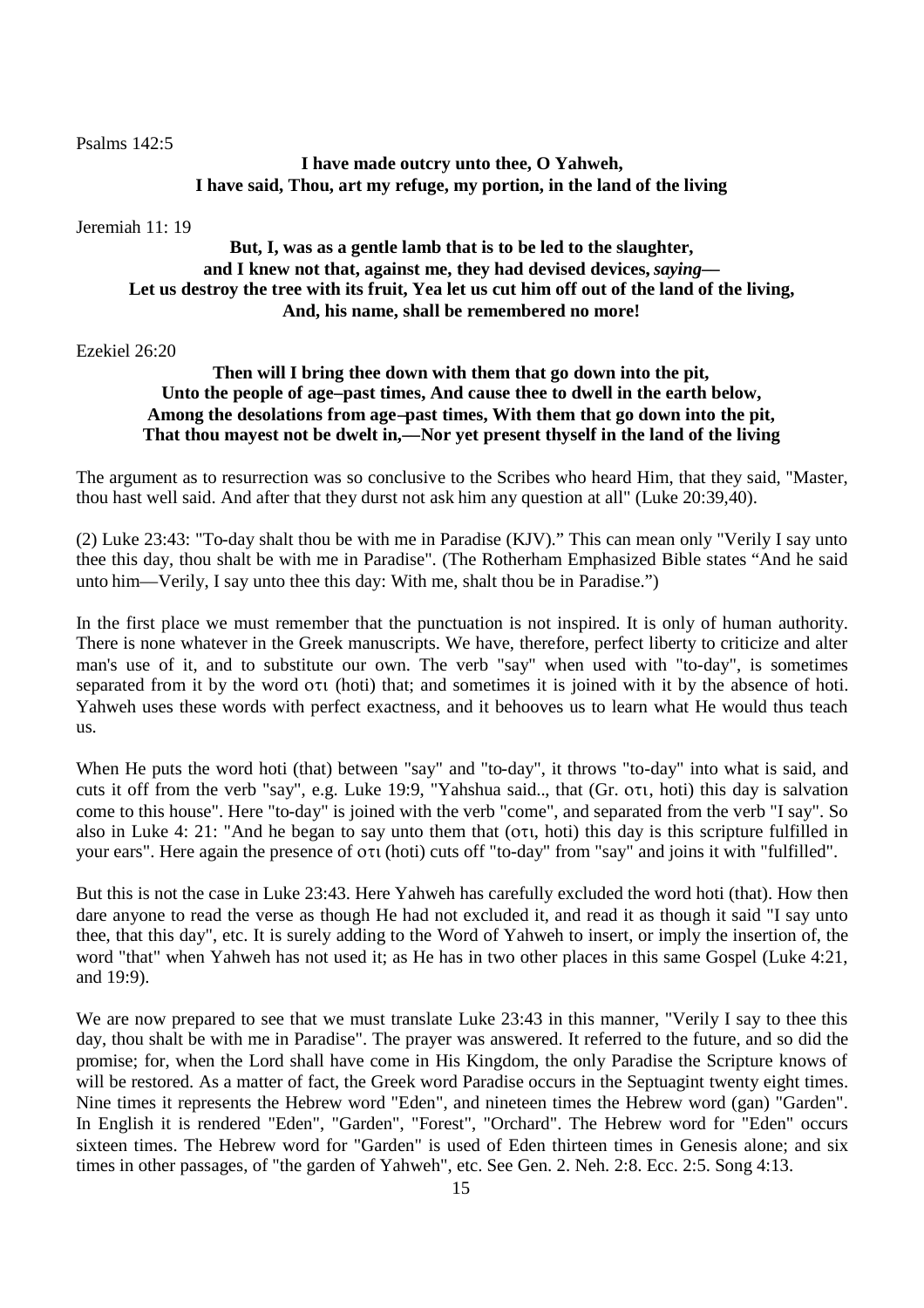From these facts we learn and notice others:

(I) We see that the three words, Paradise, Eden and Garden are used interchangeably; and always, either of the Eden of Gen. 2. or of some glorious park like beauty which may be compared with it. (2) It is never used in any other sense than that of an earthly place of beauty and delight. (3) The "tree of life" and the river of "the water of life" are its great conspicuous characteristics. (4) We see it:

> Described in Gen. 2. Lost in Gen. 3. Restoration promised in Rev. 2:7. Regained in Rev. 22:1-5,14,17.

Further we must note that the formula "I say unto thee this day", was a well known Hebrew idiom used to emphasize the solemnity of the occasion and the importance of the words. See Deut. 4:26, 29,40; 5:6; 6:6; 7:11; 8:1, 11, 19; 9:3; 10:13; 11: 2, 8,13,18,27,28,32; 13:18; 15:5; 19:9; 26:3, 17, 18; 27:1, 4, 10; 28:1, 13, 14, 15; 24:12; 30:2, 8, 11, 15, 16, 18, 19; 32:46. The expression, therefore, "I say unto thee this day", marks the wonderful character of the man's faith; which, under such circumstances, could still believe in, and look forward to the coming kingdom; and acknowledge that Christ was the King, though on that very day He was hanging on the Cross.

(3) The third passage, 2 Cor. 5:6, 8, "to be absent from the body and to be present with the Lord (KJV)," was the inspired desire of the Apostle, which could be realized only in resurrection. Resurrection (and not death) is the subject of the whole context. These words are generally misquoted" Absent from the body, present with the Lord", as though it said that when we are absent from the body we are present with the Lord. But no such sentence can be found. No less than nine words are deliberately omitted from the context when the quotation is thus popularly made. The omission of these words creates quite a new sense, and puts the verse out of all harmony with the context; the object of which is to show that we cannot be "present with the Lord" except by being clothed upon with our Resurrection body our "house which is from heaven". Rotherham translation II Cor. 5:1-8 as:

"For we know that––if, our earthly tent–dwelling, should be taken down, we have, a building of Yahweh, a dwelling not made by hand, age–abiding in the heavens. And verily, in this, we sigh, earnestly desiring to clothe ourselves over, with our habitation which is of heaven,— Although, indeed, even clothing ourselves, **we shall not be found, naked;** And verily, we who are in the tent, do sigh, being weighed down, while yet **we are not wishing to unclothe ourselves,** but to clothe ourselves over, in order that, what is mortal, may be swallowed up, by life. Now, he that hath wrought us for this very thing, is, Yahweh, who hath given unto us the earnest of the spirit. Having good courage, therefore, at all times, and knowing that––remaining at home in the body, we are away from home from the Lord, By faith, are we walking, not by sight; We have good courage, however, and are well pleased rather to be away from home, out of the body, and to come home, unto the Lord.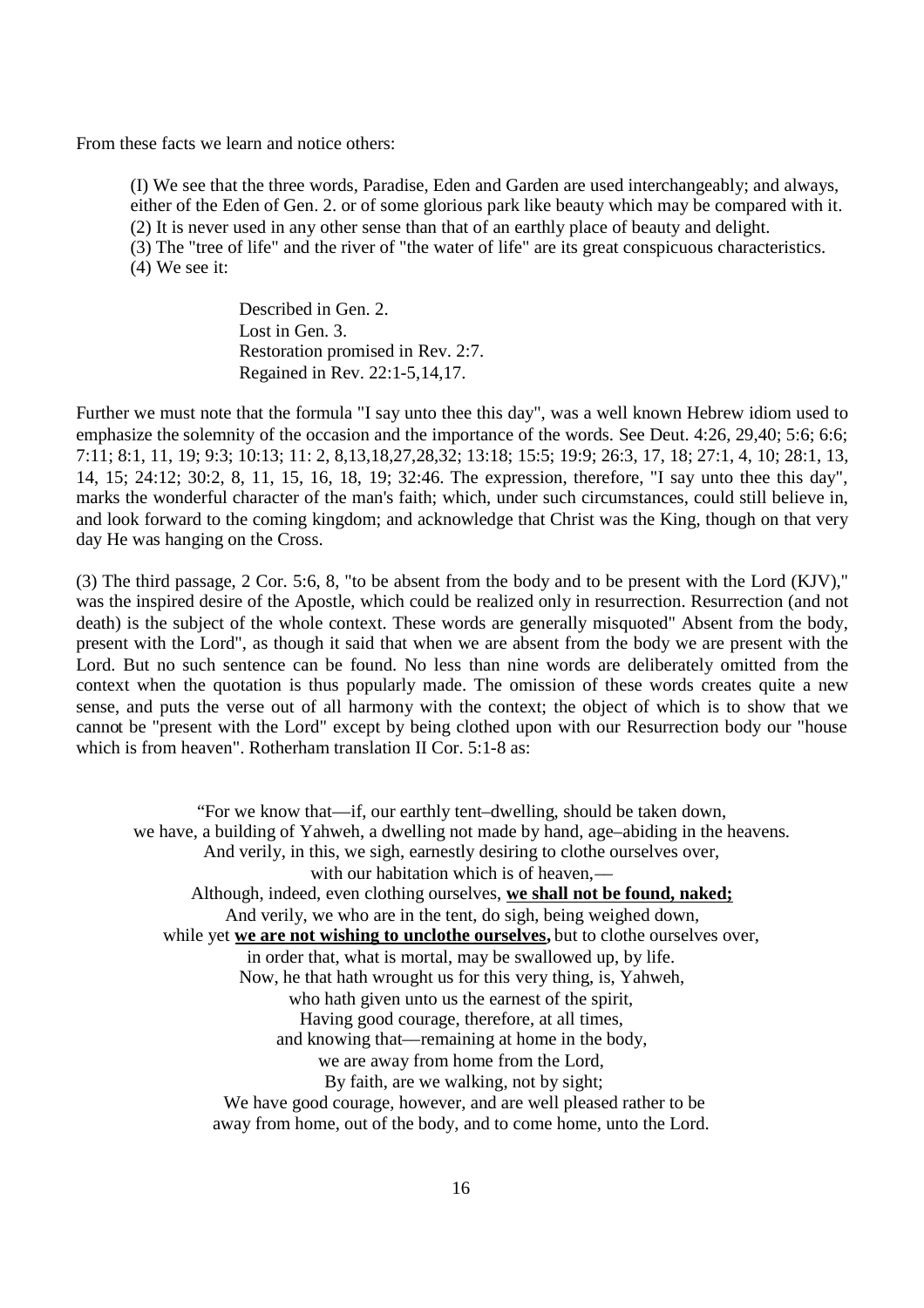We might with equal justice quote the words "hang all the law and the prophets", and leave out "on these two commandments" (Matt. 22:40); or say "there is no Elohim" and leave out "The fool hath said in his heart" (Psalm 53:1), or say "Ye shall not drink wine", and leave out "Ye have planted pleasant vineyards, but (ye shall not drink wine) of them" (Amos. 5:11); or talk about "the restitution of all things" and leave out "which Yahweh hath spoken by the mouth of all his holy prophets" (Acts 3 :21).

All these partial quotations are correct so far as the Text is concerned, but what about the Context? The context is, "We have good courage, however, and are well pleased––rather to be away from home, out of the body, and to come home, unto the Lord." (v. 8). Being "at home in the body" in both verses is explained, in verse 3 as being in "this tent", which, in v. 1, is called "our earthly tent, dwelling"; and being "and to come home, unto the Lord" is explained in verse 2 as being "clothe ourselves over, with our habitation which is of heaven". The Apostle distinctly says, on the one hand, that he did not wish to die (v. 4, "not that we would be unclothed"); and on the other hand, he was not merely "willing rather" but "earnestly desiring to be clothed upon" (v. 2). It is true that some years later he did say "to die is gain"; but as we have seen above, the circumstances were very different, for he was then in prison.

(4) This brings us to the expression of Paul's desire in Phil. 1:23. The desire of the Apostle was not "to depart" (KJV) himself, by dying; but his desire was for the return of Christ; the verb rendered "depart" being used elsewhere in the New Testament only in Luke 12:36, where it is rendered "return": "when be shall RETURN from the wedding". May we not fairly ask, Why are we not to translate it in the same way in Phil. 1 :23?

#### **For I am in a strait betwixt [ek] two, having a desire to depart [analuo], and to be with Christ; which is far better" (Phil. 1:23, KJV).**

#### **"And ye yourselves like unto men that wait for their lord, when he will return [analuo] from the wedding; that when he cometh and knocketh, they may open unto him immediately" (Lk. 12:36, KJV).**

The preposition  $\alpha \vee \alpha$  (ana) again, when compounded with the verb  $\lambda \vee \omega$  (luo) to loosen, means to loosen back again to the place from whence the original departure was made, not to set out to a new place; hence,  $\alpha$ ναλυσις (analuo) means to loosen back again or to return, and it is so rendered in the only other place where it occurs in the New Testament, Luke 12:36: "when he shall RETURN from the wedding" (KJV). It does NOT mean to depart, in the sense of setting off from the place where one is, but to return to the place that one has left. The noun  $\alpha \vee \alpha \lambda \vee \sigma \vee \varsigma$ ; (analusis) occurs in 2 Tim. 4:6, and has the same meaning, returning or dissolution, i.e. the body returning to dust as it was, and the spirit or breath of life returning to Yahweh Who gave it. The verb does not occur in the Greek translation of the Canonical books of the Old Testament, but it does occur in the Apocryphal books which, though of no authority in the establishment of doctrine, are invaluable, as to the use and meaning of words. In these books this word always means to return, and is generally so translated.

But there is another fact with regard to Phil. 1:23. The English verb depart occurs 130 times in the New Testament; and is used as the rendering of 22 different Greek words. But this one verb  $\alpha \vee \alpha \wedge \alpha \vee \alpha \wedge \alpha \vee \alpha$ (analuo) occurs only twice, and is rendered depart only once; the other occurrence being rendered return, and used by the Lord Himself of His own return from heaven. We must also further note that it is not the simple infinitive of the verb to return. It is a combination of three words: the preposition  $\epsilon \iota \zeta$  (eis) unto, and the definite article tou (to) the, with the aorist inference (analusai), to return; so that the verb must be translated as a noun -- "having a strong desire unto THE RETURN"; i.e. of Christ, as in Luke 12:36. These words must be interpreted by the context, and from this it is clear that the Apostle's whole argument is that the Gospel might be furthered (v. 12); and that Christ might be magnified (v. 20). To this end he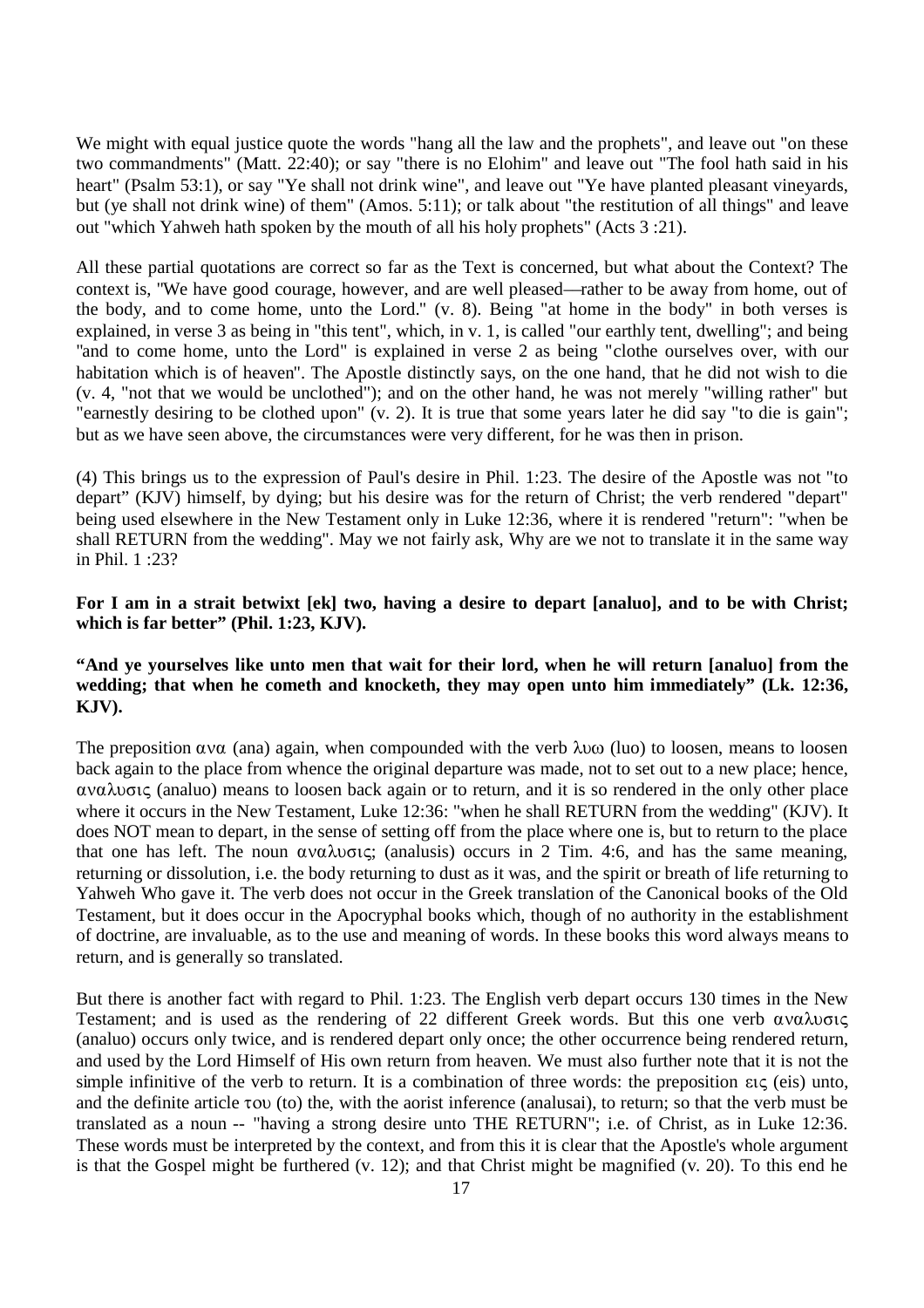cared not whether he lived or died; for, he says, "to me, living (is) Christ, and dying (would be) gain. But if living in the flesh (would be Christ), this (dying) for me, (would be) the fruit of (my) labor. Yet, what I shall choose I wot not, for I am being PRESSED OUT OF these two [i.e. living or dying (vv. 20, 21), by a third thing (v. 23), viz.], having a strong desire unto The RETURN (i.e. of Christ), and to be with Christ, which is a far, far better thing". (The word  $\epsilon$ <sub>K</sub> (ek) occurs 857 times, and is never once translated "betwixt" except in this place. It is translated "out of' 165 times).

Paul's imprisonment had made many brethren "more abundantly bold" (v. 12 R. V.) to preach the gospel. His death might produce still more abundant fruit of his labor; for these brethren were the fruit of his labor (v. 11; 4:17. Romans 1:13). Christ would thus be magnified in his body whether Paul lived or died. That was why he did not know what to choose of these three things: Living would be good; for he could himself preach Christ. Dying might be even better, and further the preaching of Christ more abundantly, judging by the result of his imprisonment. But there was a third thing, which was far, far better than either; and that was the return of Christ, which he so earnestly desired.

It is for the Traditionalists to show how they deal with these facts. It is not sufficient to say they do not believe in this our understanding of these passages: they must show how they dispose of our evidence, and must produce their own in support of their own conclusions. Here we have four passages which seem to be opposed to those we have quoted from the Old Testament. Both cannot be true. We must either explain away the Old Testament passages, or we must see whether these four passages admit of other renderings, which remove their apparent opposition. We have suggested these other renderings, based on ample evidence; which, not only deprive them of such opposition, but show that their teaching is in exact accordance with those other passages.

(5) There remains the fifth passage, Luke 16:19-31, commonly called "the Parable of the Rich Man and Lazarus", or of "Dives and Lazarus". (If we speak of it sometimes as a Parable, it is not because we hold it to be one of Christ's Parables, specially so called, but because it partakes of the nature of parabolic teaching.)

It is absolutely impossible that the Traditional interpretation of this can be correct: because if it were, it would be directly opposed to all the other teaching of Scripture. And' the Lord's words cannot and must not be so interpreted. If it be truth (as it is) that "the dead know not anything", how could the Lord have taught, and how can we believe that they do know a very great deal? If it be the fact that when a man's "breath goeth forth, in that very day his thoughts perish", how can we believe that he goes on thinking? and not only thinking without a brain, but putting his "thoughts" into words, and speaking them without a tongue?

When the great subject of Resurrection is in question, one of the most solemn arguments employed is that, if there be no such thing as resurrection, then not only all the dead, but "they also which are fallen asleep in Christ are perished" (I Cor. 15:18). This is also the argument which immediately follows in verse 29 (after the parenthesis in verses 20-28), and is based upon verse 18. "Else, what are they doing who are being baptized? It is for dead (corpses) if the dead rise not at all. Why are they then being baptized for corpses?" Which is, of course, the case, if they are not going to rise again. We render this as Romans 8:33, 34 is rendered, by supplying the ellipsis of the verb "to be", as in both the A.V. and R.V. The word nekrov (nekros) with the article (as in I Cor. 15:29) means dead bodies, or corpses. See Gen. 23:3,4,6,8, 13, 15. Deut. 28:26. Jer. 12:3. Ezek. 37:9. Matt. 22:31. Luke 24:5. 1 Cor. 15:29 (1st and 3rd words), 35, 42,52.

On the other hand,  $v \in \mathcal{O}(\mathbb{R})$  (nekros) without the article (as in I Pet. 4:6) means dead people, i.e. people who have died. See Deut. 14:1. Matt. 22:32. Mark 9:10. Luke 16:30,31; 24:46. Acts 23:6; 24:15; 26:8.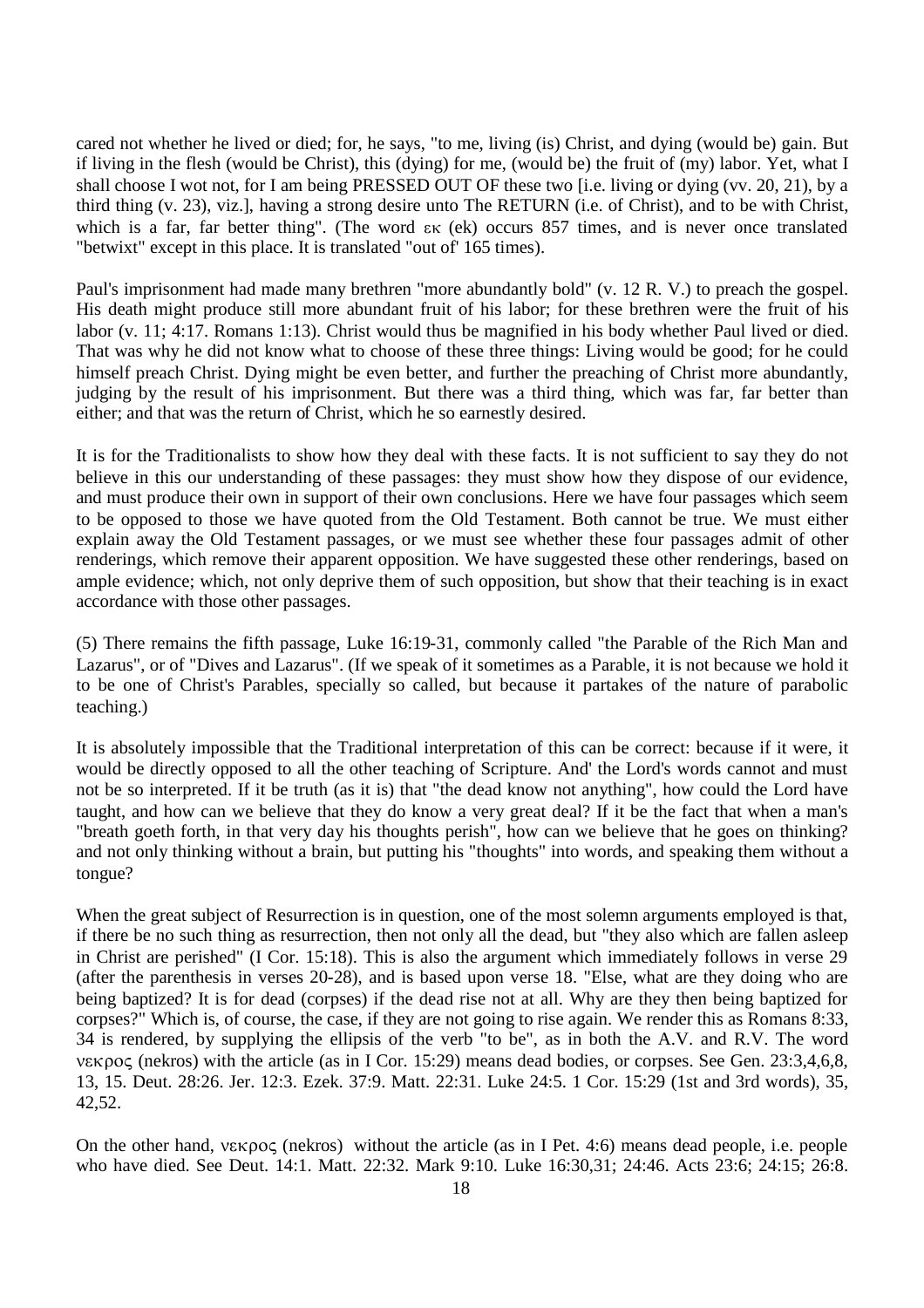Romans 6:13; 10:7; 11:15. Heb. 11:19; 13:20. 1 Cor. 15:12,13,15,16,20,21,29 (2<sup>nd</sup> word), 32. This throws light upon 1 Pet. 4:6 (where it is without the article), which shows that "the dead", there, are those who had the gospel preached to them while they were alive, and though, according to the will of Yahweh, man might put them to death, they would "live again" in resurrection. The word  $\zeta \alpha \omega$  (zao), to live again, has for one of its principal meanings, to live in resurrection life. See Matt. 9:18. Acts 9:41. Mark 16:11. Luke 24:5, 23. John 11:25,26. Acts 1:3; 25:19. Romans 6: 10: 14:9.2 Cor. 13:4. Rev. 1:18; 2:8; 13:14; 20:4, 5.

We are expressly enjoined by the Lord Himself: "Do not be marveling at this: because there come an hour, in which, all they in the tombs, shall hearken unto his voice," (John 5:28). These are the Lord's own words, and they tell us where His Voice will be heard; and, that is not in heaven, not in Paradise, or in any so-called "intermediate state", but "in the TOMBS". With this agrees Dan. 12:2, which tells us that "many of the sleepers in the dusty ground, shall awake,––these, *shall be* to age–abiding life, but, those, to reproach, and age–abiding abhorrence;" It does not say, in "Abraham's bosom", or any other place, state, or condition, but "IN THE DUSTY GROUND"; from which man was "taken" (Gen. 2:7; 3:23), and to which he must "re-turn" (Gen. 3:19. Ecc. 12:7).

It is of course, most blessedly true that there is a vast difference between the saved and the unsaved in this "falling asleep". The former have received the gift of "life age–abiding" (Romans 6:23): not yet in actual fruition; but "in Christ", who is responsible to raise them from among the dead (John 6:39), that they may enter upon the enjoyment of it. The unsaved do not possess "life age–abiding", for it is declared to be "the gift of Yahweh" (Romans 6:23). Very different, therefore, are these two cases. The Atonement, and Resurrection, and Ascension of Christ has made all the difference for His people. They die like others; but for them it is only falling asleep; Why? Because they are to awake again. Though dead, they are now called "the dead in Christ", but it remains perfectly true that "we, the living who are left unto the Presence of the Lord, shall in nowise get before them who have fallen asleep." And, therefore, it follows, of necessity, that they cannot precede us.

But it is sometimes urged that "the Lord led forth a multitude of captives from Hades to Paradise when He wrested from satan his dominion over death (Eph. 4:8). But the fact is that Eph. 4:8 says nothing about Hades or Paradise! Nothing about "multitudes of captives", and nothing about the state between the moment of His dying and rising. It was "when He ascended up on high" that there was this great triumph for the Lord Yahshua Christ. We are not told what were all the immediate effects of Christ's death, resurrection and ascension, in satan's realm of evil messengers. Col. 2: 15 tells us the great fact that He "spoiled principalities and powers". Hence - forth He held the keys of death ~~ and sheol:

#### Revelation 1: 18

## **"And the Living One,––and I became dead; ––and lo! living, am I, unto the ages of ages, and have the keys of death and of hades [sheol]."**

There was a mighty conflict and a glorious victory when Christ rose from the dead and conquered him that had the dominion of death. In proof and token of His triumph "many" (not a few) rose from the dead (Matt. 27:52,53): but as others that have been raised from the dead again sleep in Christ awaiting the return and final Resurrection.

We now come to the so-called Parable itself. It is evident that this Scripture (Luke 16:19-31) must be interpreted and understood in a manner that shall not only not contradict the plain and direct teaching of all these passages; but on the contrary, in a manner which must be in perfect and complete harmony with them: and in such a way that it shall be necessary for the better understanding of the whole context in which it stands. That is to say, we must not explain the Parable apologetically, as though we wished it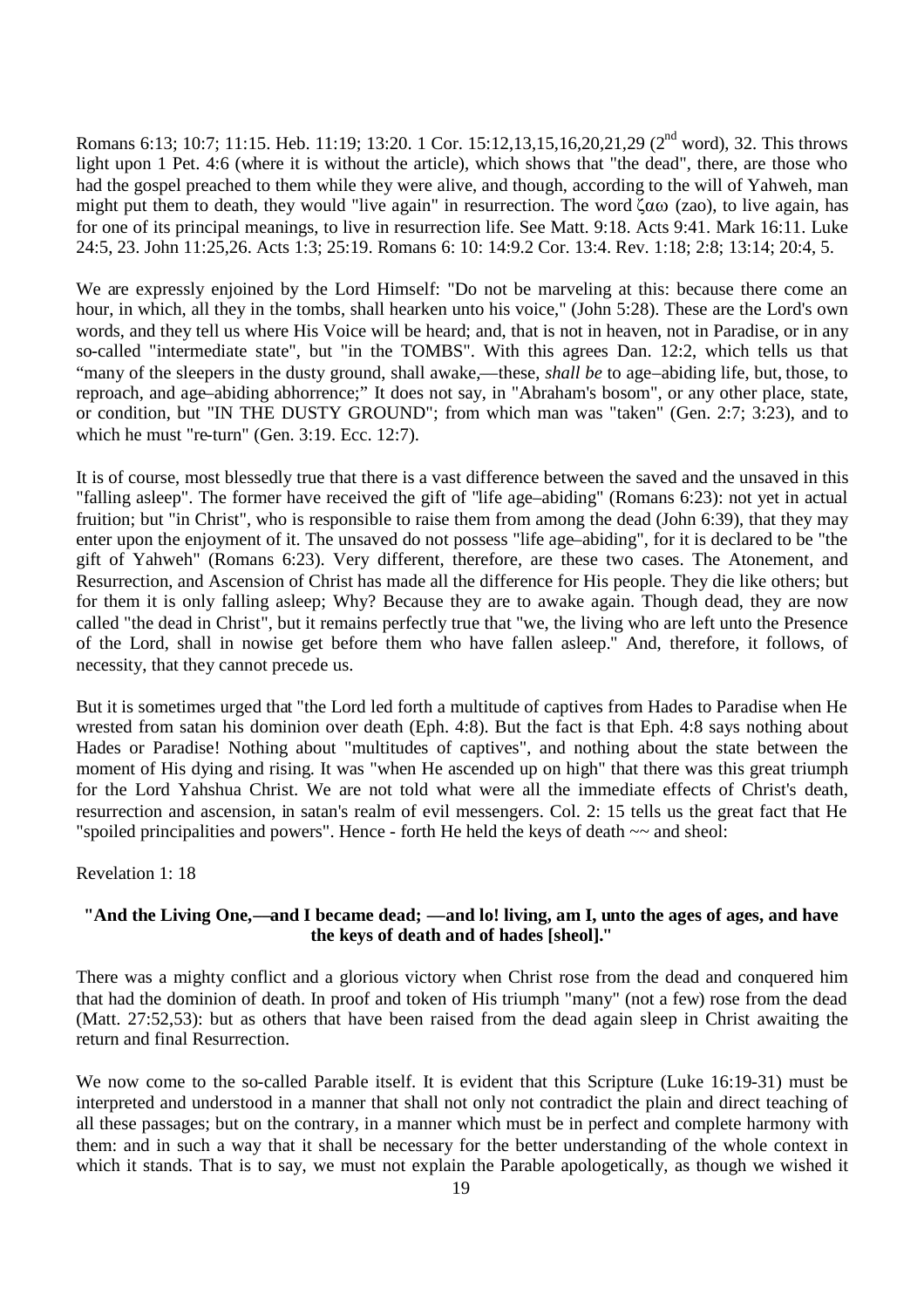were not there; but as though we could not do without it. We must treat it as being indispensable, when taken with the context.

Let us look first at some of the inconsistencies of the Traditional Interpreters. Some of them call it a "Parable": but the Lord does not so designate it. It does not even begin by saying "He said". It commences abruptly - "There was"; without any further guide as to the reason or meaning of what is said. Then they follow their own arbitrary will, picking out one word or expression, which they say is literal; and another, which they say is parabolic. For example "Abraham's bosom" is, according to them, parabolic; and denotes Paradise. They are bound so to take it, because if literal, "Abraham's bosom" would hold only one person! It refers to the act of reclining at meals, where anyone person, if he leaned back, would be "in the bosom" of the other. John was so placed with regard to the Lord Yahshua (John 13:23; 21:20), and it was a token of favor and love (John 19:26; 20:2; 21:7). Then they take the "fire" and the "water", the "tongue" and the "flame", etc., as being literal; but when the Lord elsewhere speaks of "the worm that dieth not" they take that as parabolic, and say it does not mean "a worm" but conscience. In all this they draw only on their imagination, and interpret according to their own arbitrary will.

If we follow out this illogical principle, then according to them Lazarus was never buried at all; while the rich man was. For "the rich man also died and was buried" (v. 22); while Lazarus, instead of being buried, was "carried by the messengers into Abraham's bosom". There is the further difficulty as to how a man who has been actually buried, could think without a brain, or speak without a tongue. How can the dead speak, or act apart from the physical organs of the body? This is a difficulty our friends cannot get over: and so they have to invent some theory (which outdoes the Spiritists' invention of an "Astral body") which has no foundation whatever in fact: and is absolutely destitute of anything worthy of the name "evidence" of any kind whatsoever. Then again, Hades or Sheol is never elsewhere mentioned as a place of fire. On the contrary, it is itself to be "cast into the lake of fire" (Rev. 20:14).

Moreover, there is this further moral difficulty; in this parable, which is supposed to treat of the most solemn realities as to the eternal destiny of the righteous and the wicked, there is a man who receives all blessing, and his only merit is poverty. That, for ought that is said, is the only title Lazarus has for his reward. It is useless to assume that he might have been righteous as well as poor. The answer is that the parable does not say a word about it; and it is perfectly arbitrary for anyone to insert either the words or the thought. On the other hand, the only sin for which the rich man was punished with those torments was his previous enjoyment of "good things" and his neglect of Lazarus. But for this neglect, and his style of living, he might have been as good and moral a man as Lazarus.

Again, if" Abraham's bosom" is the same as Paradise, then we ask, Is that where Christ and the thief went according to the popular interpretation of Luke 23:43? Did they go to "Abraham's bosom"? The fact is, the more closely we look at Tradition. the more glaring are the inconsistencies which it creates.

The teaching of the Pharisees had much in common with the teaching of Romanists and Spiritists in the present day. We have only to refer to the Lord's words to see what He thought of the Pharisees and their teachings, He reserved for them His severest denunciations and woes; and administered to them His most scathing judgments. It was the teaching of the Pharisees, which had made the Word of Yahweh of none effect, that was the very essence of their sin and its condemnation. Everywhere the Lord refers to this as bringing down His wrath: and calling forth His "woes". The Word of Yahweh said one thing, and the Pharisees said another; they thus contracted themselves out of the Law of Yahweh by their traditions. The context shows that the Lord's controversy with the Pharisees was now approaching a crisis. It begins, in chapter 14:35, with the solemn formula, "He that hath ears to hear, let him hear". We are immediately shown who had these opened ears; for we read (15:1), "But all the tax–collectors and the sinners were, unto him, drawing near, to be hearkening unto him; and both the Pharisees and the Scribes were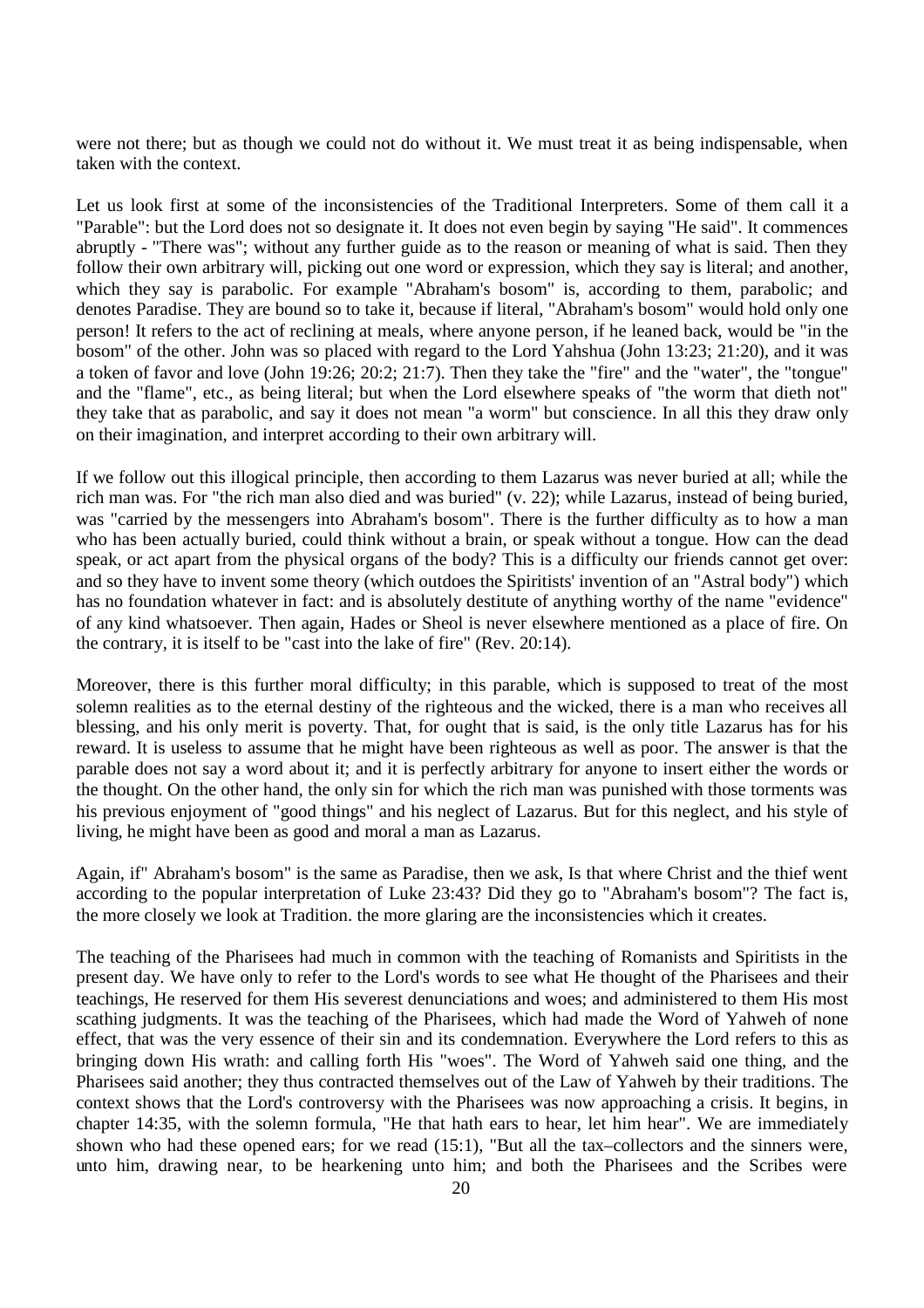murmuring, saying, This man, unto sinners, giveth welcome, and eateth with them." They professed to have the key of knowledge, but they entered not in themselves; and those who were entering in they hindered (Matt. 23:13-33). They had the Scriptures, but they overlaid them with their traditions, and thus made them of none effect (Matt. 15:19). They were like "the Unjust Steward" (Luke 16:1-12) in the parable which immediately follows Luke 15. For He would explain to His immediate believing followers the iniquity of these murmuring Pharisees. They dealt unjustly with the oracles of Yahweh which were committed unto them (Romans 3:2). They allowed His commandments to be disobeyed by others that they might make gain. In Mark 7:9 the Lord said, "Well, do ye set aside the commandment of Yahweh, that, your own tradition, ye may observe". This was said in solemn irony; for they did not "well" in the strict meaning of the word, though they did well, i.e. consistently with their own teaching when they practically did away with the fifth and seventh Commandments for their own profit and gain, just as Rome in later days did away with the doctrine of "justification through faith" by the sale of "indulgences". (Read carefully Matt. 15:3-6 and Mark 7:7-13.) They were "unjust stewards"; and contrary to their teaching, the Lord declared there was no such thing as "little" or "much" when it came to honesty, especially in dealing with the Word of Yahweh; and that, if they were unfaithful in the least, they would be in much also, and could not be trusted. The time was at hand when the sentence would go forth, "thou mayest be no longer steward".

Then in Luke 16:14 we read: "Now the Pharisees, who were, lovers of money, were hearing all these things, and were openly sneering at him." (v. 14): lit., they turned up their noses at Him! Compare chapter 23:35, "But the rulers were sneering". The same word as in Psalm 22:7, "All that see me, laugh at me". The supreme moment had come. We may thus paraphrase His words which follow and lead up to the Parable: "You deride and scoff at Me, as if I were mistaken, and you were innocent. You seek to justify yourselves before men, but Yahweh knoweth your hearts. You highly esteem your traditions, but they are abomination in the sight of Yahweh (v. 15). The law and the prophets were until John, but you deal unjustly with them, changing them and wresting them at your pleasure, by your tradition, and by the false glosses ye have put upon them. And when John preached the Kingdom of Yahweh, every one used violence and hostility against it by contradictions, persecution, and derision (v. 16). And yet, though by your vain traditions you would make the law void and of none effect, it is easier for heaven and earth to pass away, than for one tittle of the law to fail (v. 17). Take one instance out of many. It is true that Yahweh permitted, and legislated for, divorce. But ye, by your traditions and arbitrary system of divorces, have degraded it for gain. Nevertheless, that law still remains, and will stand for ever, and he who accepts your teaching on the subject, and receives your divorces, and marrieth another, committeth adultery" (v. 18).

Then the Lord immediately passes on to the culminating point of His lesson (v. 19): "Now, a certain man, was rich", etc. He makes no break. He does not call it, or give it as one of His own Parables: but He at once goes on to give another example from the traditions of the Pharisees, in order to judge them out of their own mouth. A parable of this kind need not be true in itself, or in fact: though it must be believed to be true by the hearers, if not by the speaker. No more than Jotham's parable of the Trees speaking (Judges 9:7-15). No more than when the Pharisees, on another occasion, said "This one, doth not cast out the demons, save in Beelzebul ruler of the demons"; and He, judging them out of their own mouth, did not contradict them, nor did He admit the truth of their words when lie replied, "And, if, I, in Beelzebul, am casting out the demons, In whom are, your sons, casting them out?" (Matt. 12:24,27). No! the Lord did not bandy words in argument with these arch- Traditionists, but turned the tables upon them. It was the same here, in Luke 16. He neither denied nor admitted the truth of their tradition when He used their own teachings against themselves. These are the "offences" of chapter 17.

It was the same in the case of the parable of the "pounds" a little later on" when He said, "Out of thy mouth, do I judge thee, O wicked servant! Thou knewest that, I, a harsh man, am,––taking up, what I laid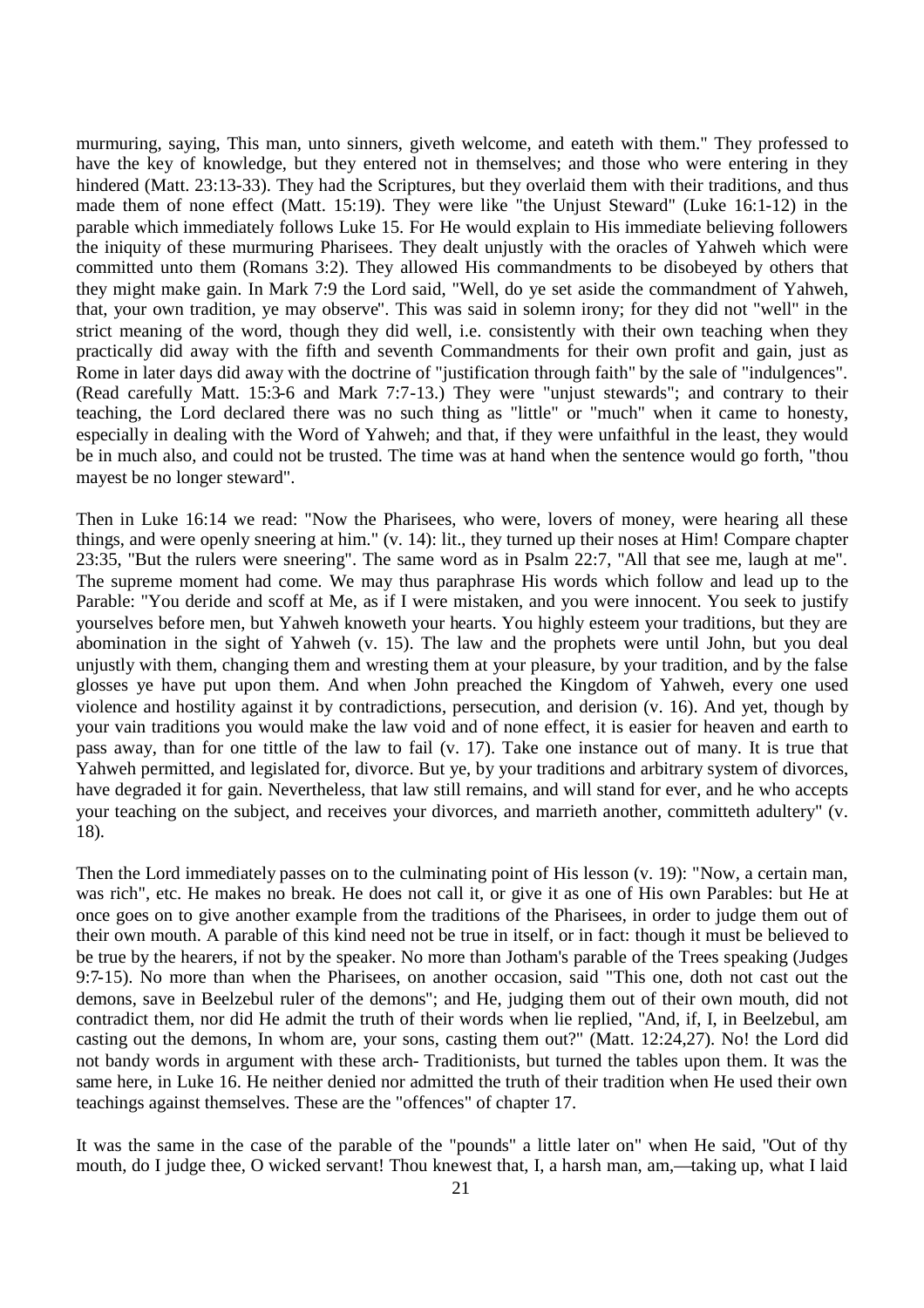not down, and reaping, what I did not sow" (Luke 19:21, 22). The Lord was not, of course, an austere and unjust man; but He uses the words, which those to whom He was speaking believed to be true; and condemned them out of their own mouth.

We believe that the Lord is doing the very same thing here. The framework of the illustration is exactly what the Pharisees believed and taught. It is a powerful and telling example of one of their distinctive traditions, by which they made the teaching of Yahweh's Word of none effect. It is, of course, adapted by the Lord so as to convey His condemnation of the Pharisees. He represents the dead as speaking, but the words put into Abraham's mouth contain the sting of what was His own teaching. In verse 18 He had given an example of their PRACTICE in making void the Law of Yahweh as to marriage and divorce; and in the very next verse (19) He proceeds to give an example of their Doctrine to show how their traditions made void the truth of Yahweh; using their very words as an argument against themselves: and showing, by His own words, which He puts into Abraham's mouth (verses 20 and 31), that all these traditions were contrary to Yahweh's truth.

They taught that the dead could go to and communicate with the living; the Lord declares that this is impossible; and that none can go "from the dead" but by resurrection: "neither, if one, from among the dead, should arise, would they be persuaded" (v 31). Note, these latter are His own words; He knew that their traditions were false" and in this very parable He corrects them. He distinctly declares that no dead person could go to the living except by resurrection: and that if one did go it would be useless: for, there was one of the same name – Lazarus, who was raised from the dead shortly afterward, but their reply was to call a Council, in which "they determined to put Lazarus also to death", as well as Himself (John 12:10). And when the Lord rose from the dead they again took counsel, and would not believe (Matt. 28: 11-15). Thus the parable is made by the Lord to give positive teaching as well as negative, and to teach the truth as well as to correct error.

In the Talmud we have those very traditions gathered up which the Lord refers to in His condemnation. Many are there preserved which were current in our Lord's day. We can thus find out exactly what these popular traditions were.

"Paradise", "The carrying away by angels", "Abraham's bosom", etc., were the popular expressions constantly used. Christ was not the first who used these phrases, but He used the language of the Pharisees, turning it against them.

# **Take a few examples from the Talmud:**

(1) In Kiddushin (Treatise on Betrothal), fol. 72, there is quoted from Juchasin, fol. 75, 2, a long story about what Levi said of Rabbi Judah: "This day he sits in Abraham's bosom", i.e. the day he died. There is a difference here between the Jerusalem and the Babylonian Talmuds - the former says Rabbi Judah was "carried by angels"; the latter says that he was "placed in Abraham's bosom". Here we have again the Pharisees' tradition as used against them by our Lord.

(2) There was a story of a woman who had seen six of her sons slain (we have it also in 2 Macc. vii.). She heard the command given to kill the youngest (two-and-a-half years old), and running into the embraces of her little son, kissed him and said, "Go thou, my son, to Abraham my father, and tell him' Thus saith thy mother. Do not thou boast, saying, I built an altar, and offered my son Isaac. For thy mother hath built seven altars, and offered seven sons in one day", etc. (Midrash Echah, fol. 68. 1).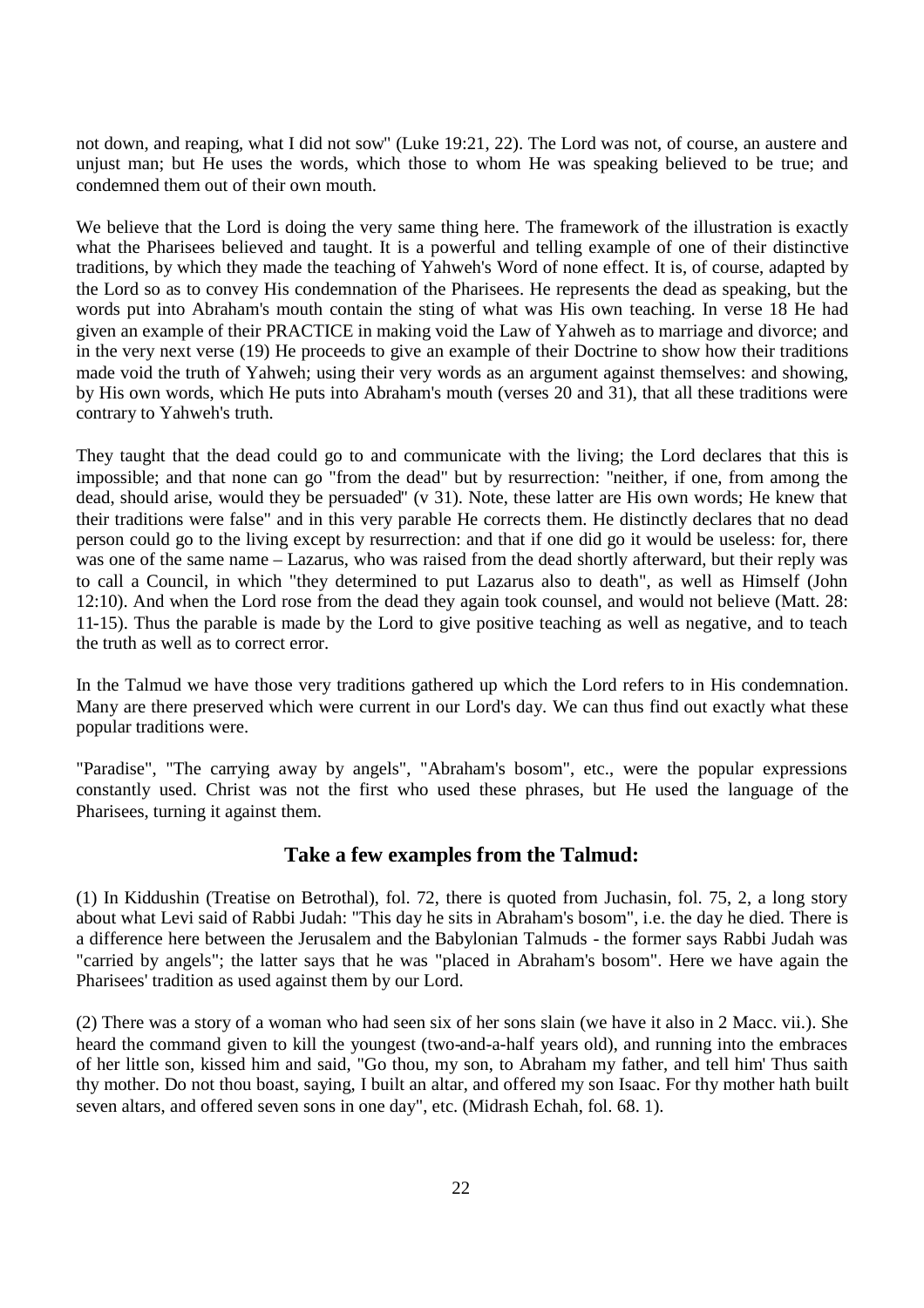(3) Another example may be given out of a host of others (Midrash on Ruth, fol. 44, 2; and Midrash on Coheleth (Ecclesiastes) Col. 86, 4)' "There are wicked men, that are coupled together in this world. But one of them repents before death, the other doth not, so me one is found standing in the assembly of the just, the other in the assembly of the wicked.

The one seeth the other and saith, 'Woe! and Alas! there is accepting of persons in this thing' he and I robbed together, committed murder together; and now he stands in the congregation of the just, and I, in the congregation of the wicked'. They answered him: '0 thou most foolish among mortals that are in the world! Thou weft abominable and cast forth for three days after thy death, and they did not lay thee in the grave; the worm was under thee, and the worm covered thee; which, when this companion of thine came to understand, he became a penitent. It was in thy power also to have repented, but thou didst not'. lie saith to them, 'let me go now, and become a penitent'. But they say, '0 thou foolishest of men, dost thou not know, that this world in which thou art, is like the Sabbath, and the world out of which thou comest is like the evening of the Sabbath'? If thou dost not provide something on the evening of the Sabbath, what wilt thou eat on the Sabbath day? Dost thou not know that the world out of which thou camest is like the land; and the world, in which thou now art, is like the sea'? If a man make no provision on land for what he should eat at sea, what will he have to eat?' He gnashed his teeth, and gnawed his own flesh".

(4) We have examples also of the dead discoursing with one another; and also with those who are still alive (Berachoth, fol. 18, 2 - Treatise on Blessings). "R. Samuel Bar Nachman saith, R. Jonathan saith, How doth it appear that the dead have any discourse among themselves? It appears from what is said (Deut. xxxiv. 4), 'And the Lord said unto him, This is the land, concerning which I sware unto. Abraham, to Isaac and Jacob, saying" What is the meaning of the word saying? The Holy Blessed God saith unto Moses, 'Go thou and say to Abraham, Isaac, and Jacob, the oath which I sware unto It; you, I have performed unto your children'." 'Note that' 'Go thou and say to Abraham", etc.

Then follows a story of a certain pious man that went and lodged in a burying place, and heard two souls discoursing among themselves. "The one said unto the other, 'Come, my companion, and let us wander about the world, and listen behind the veil, what kind of plagues are coming upon the world'. To which the other replied, '0 my companion, I cannot; for I am buried in a cane mat; but do thou go and whatsoever thou hearest, do thou come and tell me'," etc. The story goes on to tell of the wandering of the soul and what he heard, etc.

(5) There was a good man and a wicked man that died; as for the good man, "he had no funeral rites solemnized"; but the wicked man had. Afterward, there was one who saw in his dream, the good man walking in gardens, and hard by pleasant springs; but the wicked man "with his tongue trickling drop by drop, at the bank of a river, endeavoring to touch the water, but he could not". (Chagigah, fol. 77. Treatise on Exodus 23: 17.)

(6) As to "the great gulf', we read (Midrash [or Commentary] on Coheleth [Ecclesiastes], 103.2), "God hath set the one against the other (Ecc. vii. 14) that is Gehenna and Paradise. How far are they distant? A hand-breadth". Jochanan saith, "A wall is between" But the Rabbis say "They are so even with one another, that they may see out of one into the other".

The traditions set forth above were widely spread in many early Christian writings, showing how soon the corruption spread which led on to the Dark Ages and to all the worst errors of Romanism. The Apocryphal books (written in Greek, not in Hebrew, Cents. i. and ii. B.C.) contained the gem of this teaching. That is why the Apocrypha is valued by Traditionalists, and is incorporated by the Church of Rome as an integral part of her Bible.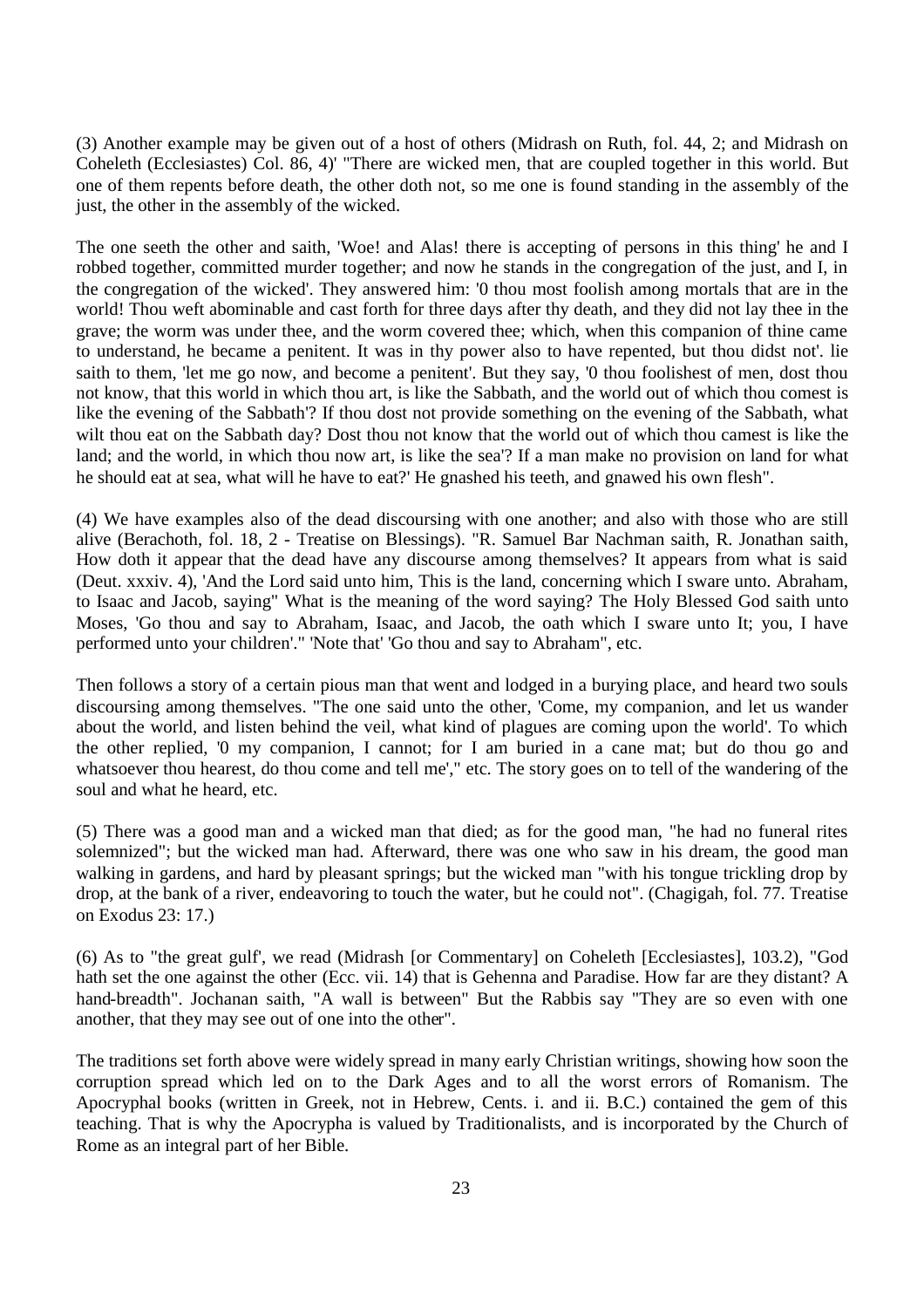The Apocrypha contains prayers for the dead; also "the song of the three Children" (known in the Prayer Book as the Benedicite), in which "the spirits and souls of the righteous" are called on to bless the Lord. The Te Deum, also, which does not date further back than the fifth century, likewise speaks of the Apostles and Prophets and Martyrs as praising God now.

From all this it seems to us perfectly clear that the Lord was not delivering this as a Parable, or as His own direct teaching; but that He was taking the current, traditional teachings of the Pharisees, which He was condemning; and using them against themselves, thus convicting them out of their own mouths. We are quite aware of the objection which will occur to some of our readers. But it is an objection based wholly on human reasoning, and on what appears to them to be probable. It will be asked, is it possible that our Lord would give utterance in such words without giving some warning to us as to the way in which He used them? Well, the answer to such is that, warning has been given in the uniform and unanimous teaching of Scripture. His own words: "they have Moses and the Prophets, let them hear them ", addressed to the Pharisees through "the Rich Man" may be taken as addressed to us also. We have (as they had) the evidence of the Old Testament (in "Moses and the Prophets"), and we have also the evidence of the New Testament, which accords with the Old. If we "hear them ", it would be impossible for us to suppose, for a moment, that Christ could be teaching here, that which is the very opposite to that of the whole Word of Yahweh.

We have the Scriptures of truth: and they reveal to us, in plain, direct, categorical, unmistakable words, that "the dead know not anything"; and that when man's breath goeth forth, "in that very day his thoughts perish". It is taken for granted, therefore, that we shall believe what Yahweh says in these and many other passages of His Word; and had we not absorbed tradition from our earliest years we should have at once seen that the popular interpretation of this passage is quite contrary to the whole analogy of Scripture. We ought to discern, at the very first glance at it, that it is unique, and stands out so isolated, by itself, that we should never for one moment dream of accepting as truth that which, if we know anything of His Word, we should instantly and instinctively detect as human tradition used for a special purpose. But, unfortunately, we have been brought up for the most part on man's books, instead of the Word of Yahweh. People draw their theology from hymns written by men who were saturated with tradition; who, when they did write a good hymn generally spoiled it in the last verse, by setting "death" as the church's hope, instead of Christ's coming. Hence, hymns are solemnly sung which contain such absurd, paradoxical teaching as the singing of Yahweh's praises while our tongues are seeing corruption, and "lie silent in the grave".

Persons saturated with such false traditions come to this Scripture with minds filled with the inventions, fabrications and imaginations of man; and can, of course, see nothing but their own traditions apparently sanctioned by our Lord. They do not notice the fact that in the very parable itself the Lord corrected the false doctrine by introducing the truth of resurrection. But when we read the passage in the light of the whole Word of Yahweh, and especially in the light of the context, we see in it the traditions of the Pharisees, which were "highly esteemed among men", but were "abomination in the sight of Yahweh" (verse 15).

All these traditions passed into Romanism. This is why we read in the note of the English Romish Version (the Douay) on Luke 16: "The bosom of Abraham is the resting place of all them that died in perfect state of grace before Christ's time - heaven, before, being shut from men. It is called in Zachary a lake without water, and sometimes a prison, but most commonly, of the Divines, 'Limbus Patrum', for that it is thought to have been the higher part, or brim, of hell", etc. Our Protestant friends do not recognize this fact; and hence they have not wholly purged themselves from Romish error. The Jews corrupted their religion by taking over the Pagan teachings of Greek Mythology. Romanism adopted these Jewish traditions of